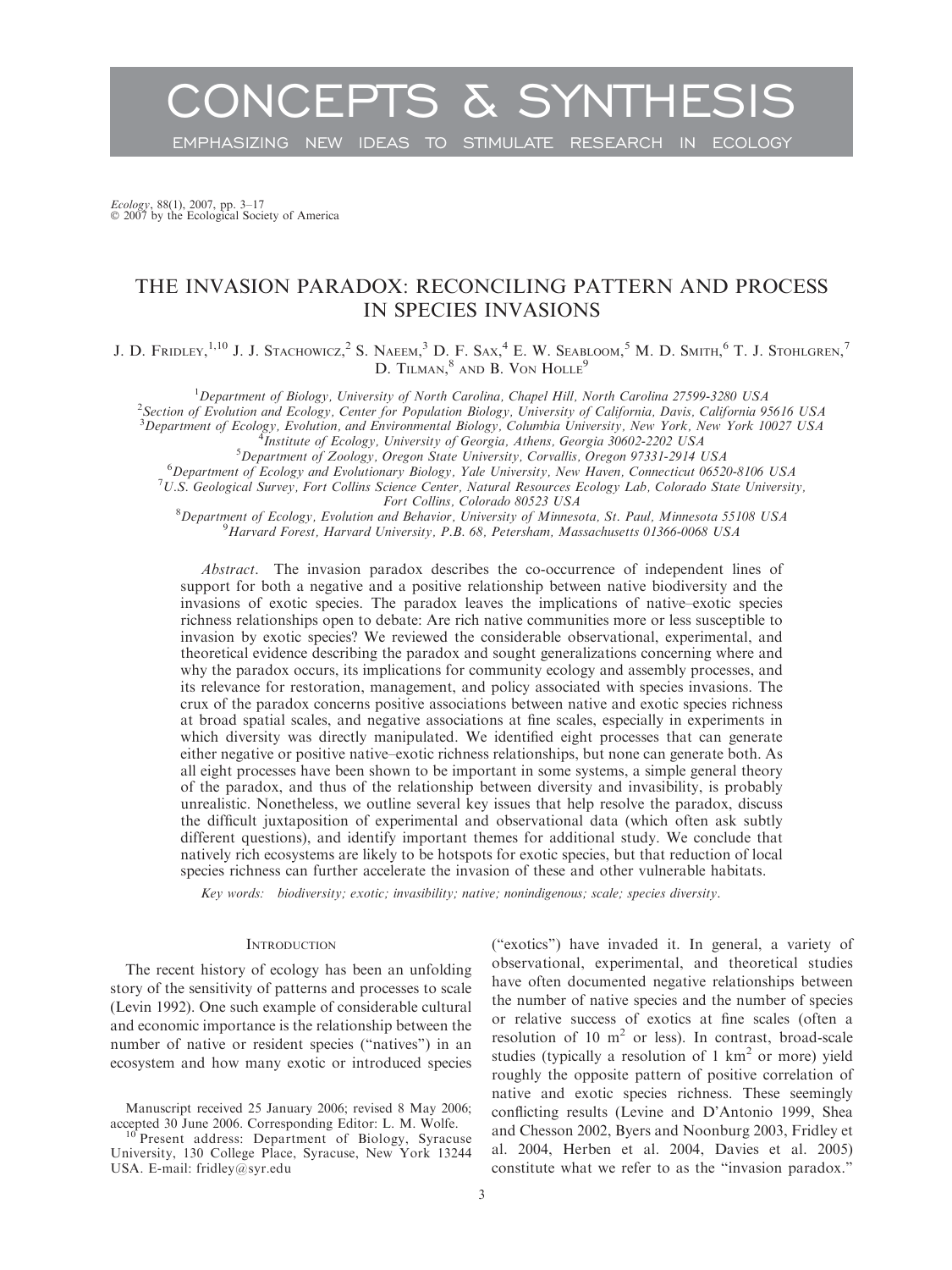Although fine-scale patterns have been taken as evidence that native richness protects ecosystems against invasions (Case 1990, Knops et al. 1999, Levine 2000, Kennedy et al. 2002), broad-scale patterns have led researchers to suggest the opposite (Stohlgren et al. 1999, 2003, Davis et al. 2000, Huston 2004). How can these patterns be reconciled, and what are the implications for the conservation and management of natural ecosystems?

Our use of the term ''paradox'' to describe the interaction of scale and native–exotic richness patterns is convenient shorthand for a complex situation that reflects both contradictory relationships reported in the literature on invasion and the varying import attributed to different methodological approaches by individual scientists. A paradox is "something with seemingly contradictory qualities or phases'' (Webster's Third New International Dictionary; Grove 1993), and there are at least three apparent contradictions we refer to in our usage of ''invasion paradox.'' First, there is an apparent conflict between the findings of experimental and observational studies. Second, there is a conflict between some findings of fine-scale and broad-scale observational studies. Unfortunately, the experimental literature concerning this issue consists entirely of studies that are (unavoidably) of fine scale, thus conflating scale and methodology. Third, individual views vary on the relative merits of findings from observational vs. experimental studies. We acknowledge that different methodological views among scientists play a role in motivating the debate surrounding the invasion paradox, but these are well known (Naeem 2001). Our emphasis in this review is therefore on differences in invasion patterns across scales (see Plate 1) and a corresponding synthesis of the underlying processes responsible for these shifting patterns.

Although the invasion paradox has been the subject of several recent studies, perspectives of different authors are highly divergent (Stohlgren et al. 1999, 2006b, Tilman 1999, 2004, Shea and Chesson 2002, Byers and Noonburg 2003, Herben et al. 2004, Davies et al. 2005). The reporting of native–exotic richness patterns from a variety of ecosystems is growing (e.g., Stohlgren et al. 1999, 2003, 2006a, Brown and Peet 2003, Cleland et al. 2004, Gilbert and Lechowicz 2005), but is also controversial (Rejmanek 2003, Taylor and Irwin 2004). Observational evidence still lags behind advances in theory (Shea and Chesson 2002, Byers and Noonburg 2003, Bruno et al. 2004, Fridley et al. 2004, Herben et al. 2004, Tilman 2004, Davies et al. 2005). Experimental approaches to the paradox are of limited duration, spatial grain, and spatial extent (Stachowicz et al. 1999, 2002, Levine 2000, Naeem et al. 2000, Fargione et al. 2003, Smith et al. 2004, Fargione and Tilman 2005). Several pertinent reviews have focused on the role of biotic resistance, and thus fine-scale native–exotic richness processes (Levine and D'Antonio 1999, Hector et al. 2001, Levine et al. 2004), while relatively few have focused exclusively on large-scale processes driving the positive half of the paradox (Davies et al. 2005, Stohlgren et al. 2005, 2006a, b). Herben et al. (2004) reviewed the paradox by summarizing a range of studies with both negative and positive native–exotic richness relationships, and focused on a particular mechanism of neutral community assembly. However, there remains no general treatment of how the paradox in pattern can be resolved by variation in process with scale, through an examination of the intersection of experimental, observational, and theoretical approaches to this topic.

Here, we synthesize the range of perspectives offered to explain the invasion paradox. We first built on the work of Herben et al. (2004) and others by adding much recent additional information on the general pattern of the native–exotic species richness relationship at different spatial scales. In summarizing this growing picture of the pattern, we asked: (1) whether certain habitats or environments are associated with negative or positive native–exotic richness relationships (NERRs); and (2) subsequently, whether the invasion paradox is a real phenomenon across many systems. We then review processes that may underlie NERR patterns at both fine- and broad-spatial scales. Fine-scale processes focus on species interactions but include both niche-related and species-neutral models. Broad-scale processes are typically less precisely specified than those described by fine-scale models, and focus on abiotic conditions rather than species interactions, particularly heterogeneity in the environment. By combining the key processes from each model that could produce the invasion paradox, we asked how a general model might be obtained and whether it would be useful. We conclude with a list of unresolved questions related to the paradox, and briefly explore the implications for the management of exotic species invasions.

Throughout, we define fine scales as spatial grains in which all or most individuals have the potential to interact directly with one another, and often those in which spatial heterogeneity in environmental and dispersal processes are minimized. Broad scales include spatial grains that are inhabited by many individuals, the large majority of which do not directly interact with more than a few individuals within their neighborhoods, and where within-grain spatial heterogeneity is considerable enough such that no one species is able to inhabit the entire area. Because organisms differ by many orders of magnitude in body size and the spatial grain at which they respond to underlying heterogeneity, absolute scaling of fine vs. broad scales will depend on focal taxa.

#### PATTERNS OF NATIVE AND EXOTIC SPECIES RICHNESS

#### Fine spatial scales

Patterns of native and exotic species richness at fine scales have only recently been widely reported (see Table 1 in Herben et al. 2004). Observational studies in plant communities have documented negative native–exotic richness relationships at scales below 1  $m<sup>2</sup>$  in riparian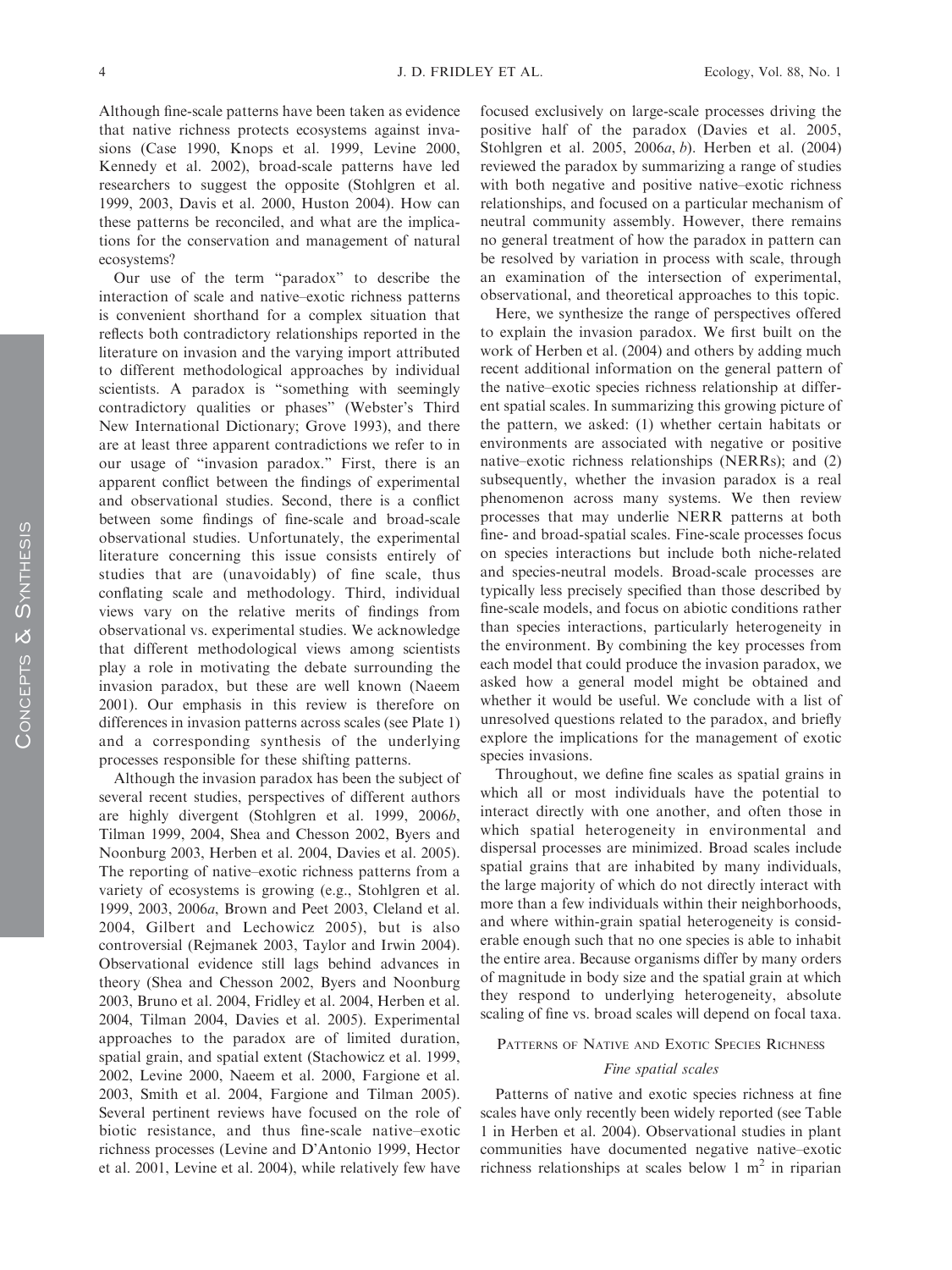

PLATE 1. Invasion of scotch broom (Cytisus scoparius; lighter color on slope) on the western coast of the South Island of New Zealand in 2004. Patterns of invasion and dominance within small patches may be unrelated to such patterns at the scale of the hillside. Photo credit: S. Naeem.

corridors of the southern Appalachians (North Carolina and Tennessee, USA; Brown and Peet 2003), agricultural borders in North Carolina, USA (J. D. Fridley and R. K. Peet, unpublished data), tallgrass prairie in Iowa and sagebrush in Colorado, USA (Stohlgren et al. 2006b), Australian grassland (McIntyre and Lavorel 1994, Morgan 1998), and coastal grassland in California, USA (Kolb et al. 2002). Stachowicz et al. (2002) found negative NERRs in subtidal marine invertebrate communities. Many experimental studies of NERRs suggest a negative relationship at fine scales; we refer the reader to several recent reviews of these studies (Levine and D'Antonio 1999, Hector et al. 2001, Herben et al. 2004, Levine et al. 2004). There is a bias of these studies toward temperate grasslands (Hector et al. 2001; see also Fargione and Tilman 2005). Many experimental studies report the performance of specific invaders rather than focus on exotic species richness, and so only indirectly involve NERRs. Furthermore, experimental studies, while often of similar spatial grain to observational studies, are almost always of smaller spatial extent, thereby comprising a smaller range of spatial heterogeneity. That experimental and observational studies often ask different questions and employ different methods suggests that their synthesis may increase our understanding of invasions rather than leading to a paradox; we comment further on this below in Synthesis: One theory fits all or a plea for pluralism?

Positive NERRs, however, have also been widely reported at scales as small as  $1 \text{ m}^2$  in systems as diverse as California chaparral, savannas, and conifer forests (Keeley et al. 2003), Chilean scrub communities (Sax 2002), desert grasslands (Cleland et al. 2004), many arid upland and riparian systems in the U.S. Great Basin and Rocky Mountain regions (Stohlgren et al. 2006b), old fields in Michigan and Minnesota, USA (Cleland et al. 2004), and marine invertebrate communities (Dunstan and Johnson 2004, Stachowicz and Byrnes 2006). Positive NERRs also occur in 10 m<sup>2</sup> plots in old-growth temperate forest (Gilbert and Lechowicz 2005) and tallgrass prairie (Smith and Knapp 1999, Cleland et al. 2004), at several scales below 1000  $m<sup>2</sup>$  in riparian corridors (Brown and Peet 2003), and in 500-m<sup>2</sup> plots in Rhode Island, USA, coastal strandline communities (Bruno et al. 2004).

Overall, we conclude that fine-scale NERRs exhibit high variance and do not appear to be predictable based on habitat type or geographic region. The observation that fine-scale NERRs are negative cannot be said to be a simple, accurate generalization based on current evidence. Many of these patterns have only recently been brought to light, however, and many more surveys (especially from tropical systems) are needed. Experimental studies appear to report much more consistent NERRs than natural surveys. Moreover, measures of exotic success in experimental studies generally extend beyond those of observational studies to include the growth, survival, or reproduction of particular exotic species, in addition to the abundance or richness of all exotics.

#### Broad spatial scales

With few exceptions, empirical studies of the NERR at scales of landscapes and larger indicate that biotically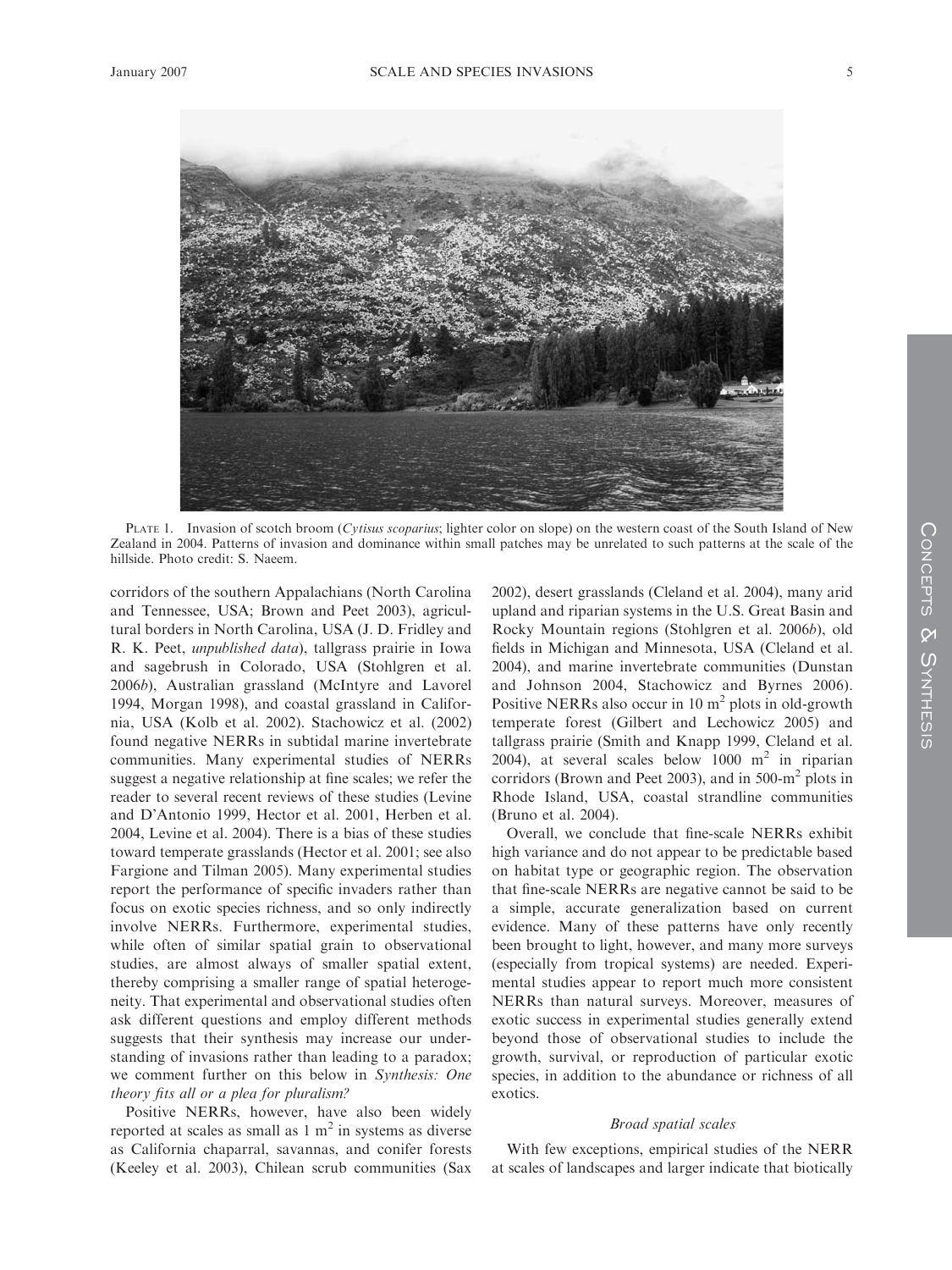

FIG. 1. Conceptualized diagram of the invasion paradox. Fine-grained studies, many of which are experimental, often suggest negative correlations between native and exotic species richness but are highly variable. Nearly all broader-grain observational studies indicate positive native–exotic richness correlations. Likely exceptions are comparisons between temperate and tropical biomes, where preliminary data suggest that biodiversity hotspots have very few exotic species.

rich native areas support many more species of exotics than areas with relatively few native species. Herben et al. (2004) list nearly 50 instances of published observations of NERRs at a variety of different scales; none of the negative relationships are for areas  $>$  30 m<sup>2</sup>. Most of the larger scale plant communities examined to date, whether continental (Planty-Tabacchi et al. 1996, Stohlgren et al. 1998, 1999, 2001, 2003, 2005, 2006a, Lonsdale 1999, Dark 2004, Davies et al. 2005, Seabloom et al. 2006) or island floras (Sax et al. 2002), exhibit highly significant positive NERRs. All known exceptions to the broad-scale positive NERR within temperate zones occur for certain faunal assemblages, such as freshwater fishes on a watershed scale (Brown 1995: Fig. 12.2) and some marine invertebrates at landscape scales (Stachowicz et al. 2002). Furthermore, for many vegetation types it has been reported that the slope and correlation coefficient of the NERR increase with scale (Brown and Peet 2003, Fridley et al. 2004, Stohlgren et al. 2006b), although work on insular floras suggests that the NERR is scale invariant across a certain range of spatial scales (D. F. Sax and J. P. Price, unpublished manuscript). At a global scale, however, both marine and terrestrial tropical communities (generally the most diverse on earth) appear to support relatively few exotic species (Rejmanek 1996, Sax 2001), and thus, the largest scale NERRs are probably negative. There is a relative paucity of exotic survey data from the tropics, however, leaving a significant gap in our understanding of broad-scale NERRs.

Taken at face value, current evidence suggests that the NERR is scale dependent, but in complex ways (Fig. 1). For most groups of organisms (and especially plants), large-scale NERRs are universally positive, but the extent to which this relationship decays to nonsignificance or a negative NERR as spatial grain or extent decreases appears system specific. It is plausible that experimental manipulation in systems that exhibit positive broad-scale NERRs could result in negative fine-scale NERRs. Moreover, although univariate analyses of many systems do not exhibit any empirical "invasion paradox" because negative relationships are not found at any scale, it is unclear what patterns might be revealed by including additional factors in multivariate analyses. For example, both Rejmanek (2003) and Taylor and Irwin (2004) reanalyzed the data that Stohlgren et al. (2003) used to show a strongly positive NERR for the 50 U.S. states, within the context of covariates representing human-caused habitat disturbance and propagule pressure. Rejmanek (2003) showed that the positive NERR became significantly negative once state population density and latitude were included in a model predicting exotic plant richness. Similarly, Taylor and Irwin (2004) found no effect of native plant richness on exotic richness after controlling for the effects of latitude and real estate gross state product (a measure of economic activity), and concluded that there was no support for the hypothesis that native and exotic species richness are causally related at the state level. The lack of support for positive NERRs once additional covariates are considered also extends to finer scale studies. For example, M. Smith (unpublished manuscript) showed that the positive NERR for  $10\text{-m}^2$  plots in tallgrass prairie reported in Smith and Knapp (1999) disappeared when disturbance factors such as fire frequency and grazing intensity, as well as temporal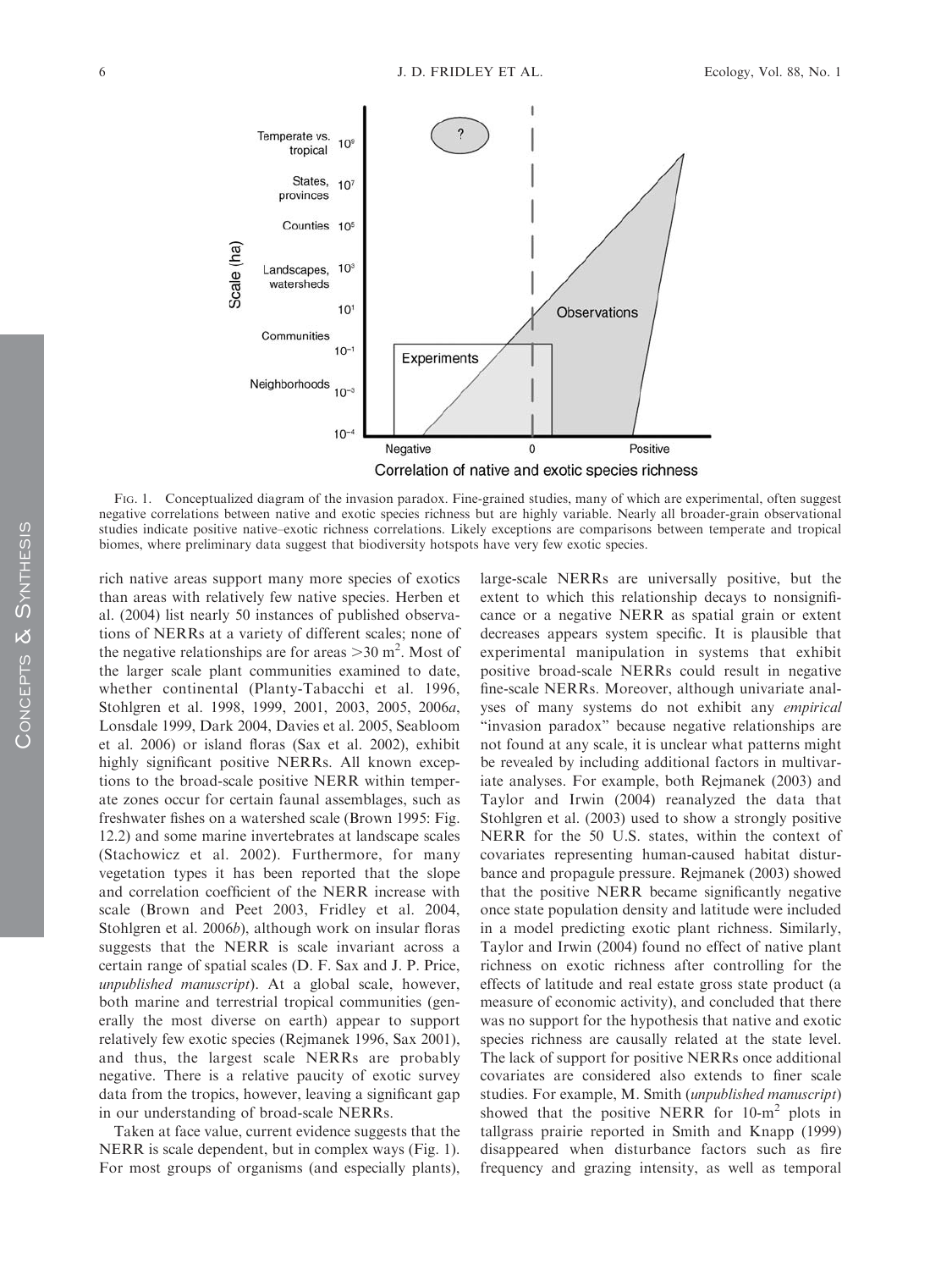shifts in species composition, were included in a structural equation modeling framework. Thus, as is true with all correlative studies, broad-scale NERRs in no way demonstrate causation, and these examples suggest that they are likely to be the combined result of human-caused disturbances and the similar responses of native and exotic richness to broad-scale environmental variation.

#### FINE-SCALE PROCESSES: BIOTIC RESISTANCE OR ACCEPTANCE?

Elton (1958) has been credited with constructing the first theoretical framework of community invasibility (Levine and D'Antonio 1999), which was subsequently developed in lock-step with theoretical models of species diversity, niche partitioning, and community saturation and stability (see MacArthur 1970, 1972). Although much has been added to niche partitioning models (Tilman 1982, 2004, Case 1990, Chesson 2000), the basic prediction remains the same as Elton advocated: Communities of more resident species should be more resistant to invasion by new species, and thus, all else equal, areas of high native richness should contain fewer exotic species (the ''balance of nature'' hypothesis; Cronk and Fuller 1995). A more modern perspective that includes stochastic mortality and spatially explicit resource competition (Tilman 2004) suggests a more complicated set of predictions. For example, extrinsic factors including disturbance rates, resource pulses, and nonresident immigration rates all increase the incidence of local invasion. Nonetheless, if control of composition by niche partitioning remains high compared to these extraneous factors, NERRs should be negative.

Experimental support for niche-based theory in the context of species invasions is well established (Knops et al. 1999, Hector et al. 2001, Levine et al. 2004, Fargione and Tilman 2005), but questions remain as to whether the mechanism of niche partitioning per se has been proven for a wide range of communities (Cronk and Fuller 1995, Davis et al. 2000, Wardle 2001). Sampling effects, where more diverse communities are more likely to include particularly invasion-resistant species, are thought to be an important component of experimental invasion studies (McGrady-Steed et al. 1997, Wardle 2001, Smith et al. 2004, Fargione and Tilman 2005). It is clear that single-species populations strongly differ in their ability to resist invasion (Davis et al. 2000). However, it is also clear that certain types of niche partitioning are highly relevant for invasion patterns in natural systems. For example, open space and unutilized resources enhance invasion rates (Davis et al. 2000), and there is much evidence that single species cannot continually usurp all available space or resources in seasonal or yearly fluctuating environments (Stachowicz et al. 1999, 2002, Dukes 2002, Fargione and Tilman 2005). Although it is unlikely that very high levels of local native richness are necessary to effectively eliminate all open patches of resources, the importance of seasonal partitioning of resources suggests that native species mixtures should be generally better at resisting invasion than most monocultures.

Niche-based models of species invasion frequently ignore the importance of facilitation in many systems (Bruno et al. 2003), and facilitative interactions between natives and exotics may lead to positive NERRs at fine scales (Richardson et al. 2000, Stachowicz 2001, Bruno et al. 2003). Communities of very different growth forms often exhibit a complex web of interactions that include positive and negative species interactions; marine invertebrate and plant communities, in particular, include ''foundation'' species that have been shown to be important facilitators of marine exotic invasions worldwide (Bruno et al. 2005). Theory from plant communities along environmental stress gradients (e.g., Callaway and Walker 1997) predicts increasing importance of facilitative interactions as stress increases; if so, then native species, not necessarily resident richness, may facilitate the establishment of exotics in stressful situations (Smith et al. 2004; B. Von Holle, unpublished manuscript). Palmer and Maurer (1997) have also suggested that diversity may beget diversity, in the sense that a structurally complex community may provide a greater array of microenvironments for potential invaders. Indeed, Stachowicz and Byrnes (2006) found that the NERR shifted from positive in the presence of a structurally complex exotic species to negative in the absence of structural complexity. Stohlgren and colleagues (2006b) have proposed a theory of ''biotic acceptance'' that also builds on positive or negative NERRs at fine scales, but consistently positive NERRs at broad scales; we leave discussion of this theory to the next section on broad-scale processes.

The recent emergence of neutral theory (Hubbell 2001) has invited researchers to envision what NERRs would look like in communities that are not structured by niche-related processes. Both Fridley et al. (2004) and Herben et al. (2004) have shown that the invasion paradox can be produced in communities populated by species with identical ecological properties. Fridley et al. (2004) demonstrated that NERRs at the finest spatial scales are constrained to produce negative NERRs due to the impossibility of accommodating high numbers of both natives and exotics in a small sample of individuals. At larger spatial scales, any process creating variance in total richness among communities will also lead to a positive NERR, even in lieu of species differences (Fridley et al. 2004, Herben et al. 2004, Seabloom et al. 2006). The inevitability of such statistical artifacts at both fine and large scales demands that researchers carefully consider null-modeling approaches when evaluating observational data. Moreover, comparison of observed fine-scale NERRs to a species-neutral null model for several plant communities revealed essentially no difference in observed patterns and null predictions for scales containing tens to hundreds of individuals  $(0.1-100 \text{ m}^2)$ ; Fridley et al. 2004), suggesting that many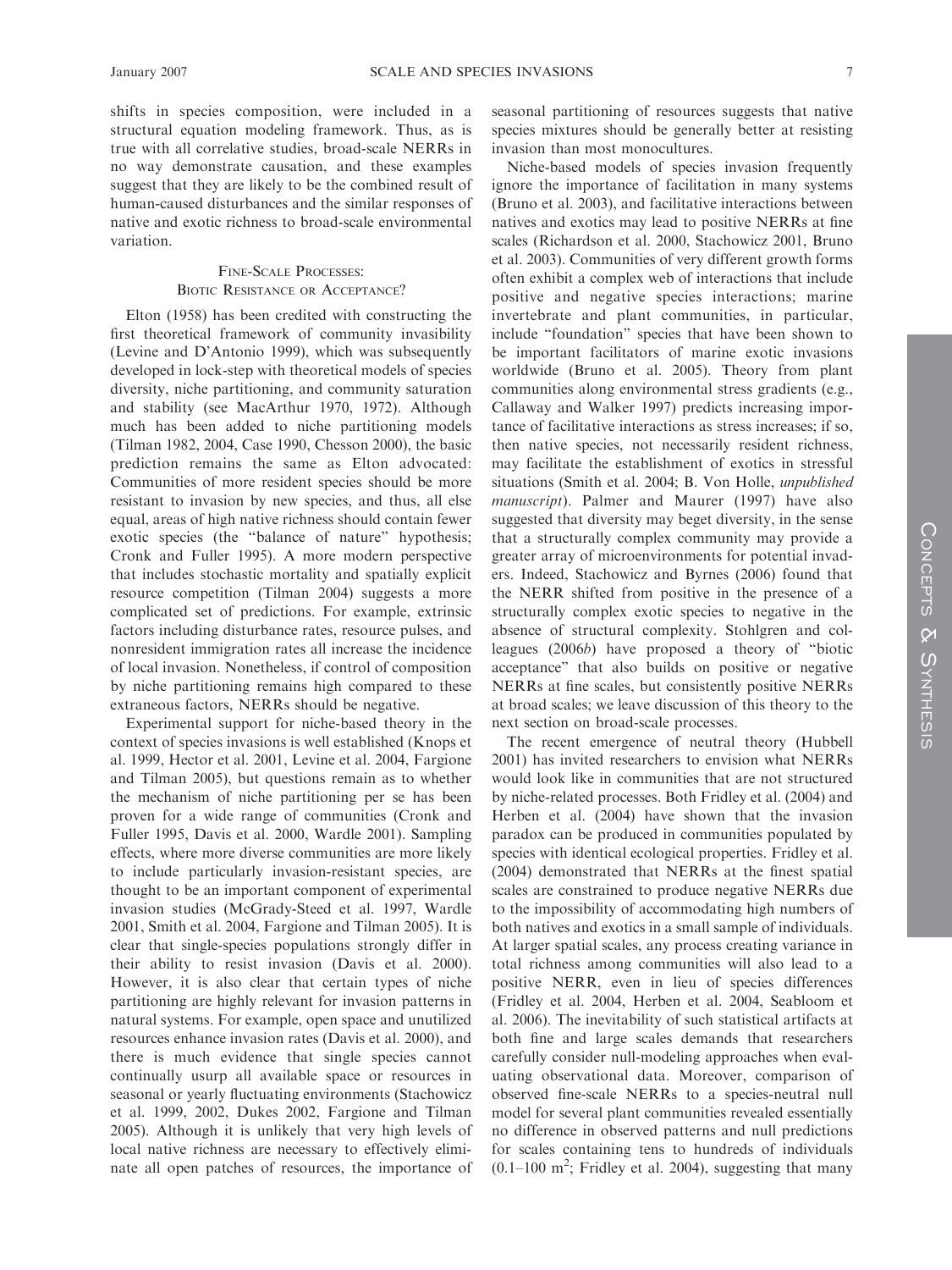reported fine-scale negative relationships are, in fact, the result of statistical artifacts rather than niche-based processes. At the very least, the existence of statistical constraints at fine scales contributes to the large variance in fine-scale NERRs described in the literature.

The panoply of processes that may be relevant to local coexistence, resident species richness, and the ability of residents to resist invasion surely contributes to the inconsistent pattern of NERRs in natural ecosystems. Ideally, a synthesis of the relative importance of these processes (niche partitioning and local competitive exclusion; neutral processes of stochastic mortality and immigration; top-down control; disturbance and nonequilibrium conditions; climate tolerances and physiological trade-offs) in different habitats would allow predictions of which areas are under greatest threat from species invasions. Such a synthesis does not appear to be forthcoming.

## BROAD-SCALE PROCESSES: GENERAL THEORY FOR RICH GETTING RICHER?

In contrast to coexistence theories that are thought to govern NERRs at fine scales where individuals interact with one another, theories proposed for broad-scale NERRs are vague and rarely expressed mathematically (but see Davies et al. 2005). As a result, it is difficult to find a theory that makes precise, falsifiable predictions of species invasions at large scales. At such scales where within-unit environmental variation is an obvious driver of coexistence, it is no surprise that some aspect of environmental heterogeneity is universally advocated as the underlying cause of positive NERRs, although dispersal processes have also been implicated (Levine 2000, Byers and Noonburg 2003). Here, we focus on theoretical contributions that are particularly relevant for broader scales where positive NERRs are common, or those that are flexible enough to accommodate the shift from fine-scale negative to broad-scale positive NERRs.

The theory of biotic acceptance (Stohlgren et al. 2006b; see also Huston 2004) suggests that patterns of native species richness are largely the result of good or bad environmental conditions: ''Good'' habitats are universally desirable for most species and others require costly (and thus rare) adaptations to stress and disturbance. Sites that are good for native species are also generally good for exotic species, and thus, the ''rich get richer'' (Stohlgren et al. 2003, see also Huenneke et al. 1990, Burke and Grime 1996, Naeem et al. 2000, Sax 2002). The theory suggests that positive NERRs should be found across a broad range of spatial scales (Stohlgren et al. 2006b).

Outside of the context of species invasions, biotic acceptance theory has much older precedents in plant community ecology, such as the discussion of plant strategy trade-offs in stressful or ''extreme'' vs. competitive or ''favorable'' environments (Whittaker 1972, Grime 2001), the centrifugal organization of plant

communities along stress gradients (Keddy 1990), expected niche distributions along resource and regulator gradients (Ellenberg 1974, Austin and Smith 1989), and much of the contemporary discussion of species pools and local plant coexistence (e.g., Taylor et al. 1990, Pärtel et al. 1996, Pärtel 2002, Peet et al. 2003). Inherent in all of this work is the assumption that most species thrive given abundant resources and benign conditions (water, sunlight, soil nutrients; non-extreme cold or salt or pH), and yet few are tolerant of chronic resource shortages or extreme environmental conditions. Interestingly, there appears to be no consensus that this is true in any absolute sense (Grubb 1998, Pärtel 2002), and indeed there has been strong debate among plant ecologists concerning plant adaptations for gross resource shortage vs. net resource shortage, i.e., the tolerance of plants to environmental stress vs. competition-induced stress (see, e.g., Grace 1990, Davis et al. 1998). Moreover, as Davies et al. (2005) have noted, there is virtually no theory to suggest that mean resource enrichment enhances species richness; rather, the bulk of theoretical and experimental studies suggests the opposite (Tilman 1982, Tilman and Pacala 1993, Chesson 2000, Gough et al. 2000), at least beyond a certain threshold of available resource (Grime 1973, Huston 1979). Thus, the theory of biotic acceptance can only work with a process that prevents local competitive exclusion. Such ''equalizing'' processes could come in many forms (Chesson 2000), but without them, a ''good'' site for many should be reduced to a great site for one. In addition, biotic acceptance theory does not explain why the rich tropics appear generally less invaded.

Two recent theories have been proposed specifically to account for the shift from fine-scale negative to largescale positive NERRs. Both presume local communities are structured by competition for resources, and that the strength of local competitive interactions as a control on community invasibility diminishes as the variance of environmental conditions increases with scale. Byers and Noonburg (2003) presented a Lotka-Volterra competition model in which the number of unique resources available could increase with spatial scale. At fine scales with presumably few resources, invasion probability was relatively low; with fixed or only slightly increasing native richness at larger, more resource-rich spatial scales, the probability of invasion increased. Such a process of covarying scale and unique resources could thus drive a shift in negative to positive NERRs with increasing scale. However, as Byers and Noonburg note, (1) such a shift is predicted to be relatively small, (2) the shift requires native richness to be insensitive to the increase in unique resources with scale, and (3) other factors such as propagule pressure and disturbance are likely to be key contributors to the NERR shift.

Davies et al. (2005), building on the premise of Shea and Chesson (2002), presented a conceptual model of "niche opportunity" explaining the invasion paradox founded on the framework of spatial environmental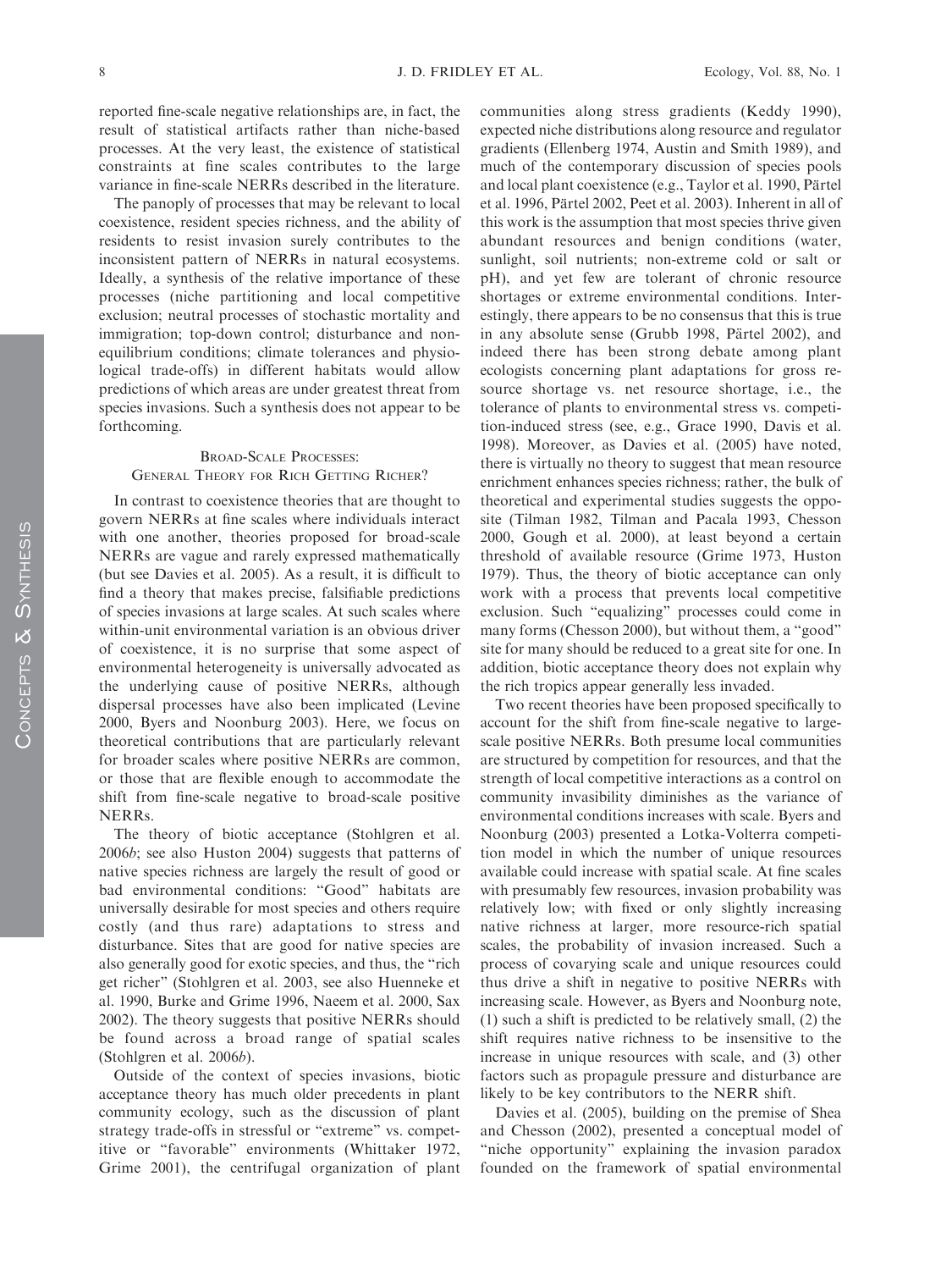heterogeneity. Noting that few models predict increased invasion success with increases in mean resource levels (but see Tilman 1999), Davies et al. showed that positive NERRs at large scales (in this case  $>2500$  m<sup>2</sup> in California grassland) are more tightly associated with the beta diversity of smaller  $(1 \text{ m}^2)$  units within larger patches, rather than increases in mean alpha diversity as scale increases. Native and exotic richness were influenced by variance in soil resources (such as soil depth) rather than mean resource levels, suggesting that shifts in competitive dominance of different species over a range of resource levels favors the coexistence of natives and exotics on scales where such heterogeneity emerges (see also Huston and DeAngelis 1994, Tilman 2004). This theory is a spatial analogue to a temporal theory of fluctuating resources put forth by Davis et al. (2000).

A variation on these ideas also provides a potential solution to the invasion paradox (D. Tilman, *unpub*lished manuscript). It also assumes that the number of coexisting species in a region is dependent on magnitude of the spatial habitat heterogeneity within that region. Within a biogeographic realm, the species pool of the realm would be able to saturate regions with low heterogeneity, making them difficult to invade because all combinations of conditions would be occupied by species with those niche requirements. In contrast, the fixed species pool of the realm would be progressively less able to saturate those regions with progressively greater heterogeneity. Such regions would have greater native richness and be more susceptible to invasion by exotics because the niche diversity of species could not fully exploit the greater heterogeneity of conditions in these regions. Thus, the niche saturation effect that is so consistently observed when novel species are added to biodiversity experiments could explain the greater number of exotic species in regions with greater native diversity, but only if the most diverse regions do have greater heterogeneity and it is less fully exploited.

Most would agree that the diversity of habitats (however defined) is an important contributor to largescale native species richness (Preston 1960, Shmida and Wilson 1985, Rosenzweig 1995); areas containing more habitats will, all else equal, contain more native and exotic species. Missing from this general assessment are the particulars: If competitive processes dominate at fine scales, at what area thresholds should the shift from biotic- to abiotic-control of richness (and thus the NERR) occur (Shmida and Wilson 1985)? Which resources or environmental conditions underlie the shift to abiotic control? Theories of invasion are silent on these issues. There is thus a great need to incorporate studies that explicitly address the scaling of the underlying environmental template (e.g., Urban 2005) into invasion studies. Furthermore, heterogeneity can change without changing spatial scale: In particular, the variance in heterogeneity among small plots may be very large depending on underlying edaphic conditions or the presence of key habitat modifying species. Because finescale NERRs can shift from positive to negative as heterogeneity decreases (Stachowicz and Byrnes 2006), this variability in the heterogeneity of fine-scale plots may also contribute to the lack of a consistent NERR at this scale.

#### SYNTHESIS: ONE THEORY FITS ALL OR A PLEA FOR PLURALISM?

Taken as a whole, the body of theory underlying patterns of native and exotic species richness offers as many as eight separate processes, which we summarize in Table 1. Given so many processes, a framework for invasion research that incorporates each mechanism would be complex and riddled with contingencies, and there is no reason to expect one simple solution will give adequate predictive ability of species invasion in all cases. However, we suggest the core of a framework for invasion is clear, built on the shift from biotic to environmental drivers with increases in scale. At fine scales where environmental and disturbance-based drivers of community composition are relatively homogenous, biotic interactions should have predictable impacts on the relative abundance of native and exotic invasive species. Such interactions could come in several forms, including (1) "neutral" competitive interactions at the level of individuals that place fundamental constraints on the total number of natives and exotic species that can coexist in a small area (thereby creating rarefaction-based statistical artifacts; process 1 in Table 1); (2) competitive interactions at the species level whereby ecologically similar species cannot coexist, thus making richer native communities more difficult to invade (process 2); and (3) facilitative interactions between exotic species that promote the invasion of additional exotics at the expense of native species, a process termed ''invasional meltdown'' (process 3; Simberloff and Von Holle 1999). The importance of each of these processes is particularly acute at scales where variation in other exogenous factors (disturbance, resource levels) is minimized, and each predicts a negative NERR (Table 1).

As spatial grain increases, the probability of significant spatial heterogeneity in environment or management regime increases; the more heterogeneous the area under consideration, the more likely biogeographic principles apply and the less likely biotic interactions will correctly predict the NERR. Processes 4 through 7 in Table 1 stem from the positive association between area and spatial heterogeneity. The dominant mechanism of biologically relevant heterogeneity could be that some communities are closer to propagule sources than others, and thus, may have more exotics or more total species overall regardless of the role of endogenous biotic interactions (process 4). Some communities may be subject to higher rates of disturbance, which, in turn, facilitate immigration-driven assembly and higher levels of native and exotic richness (process 5). At spatial grains large enough to incorporate significant environ-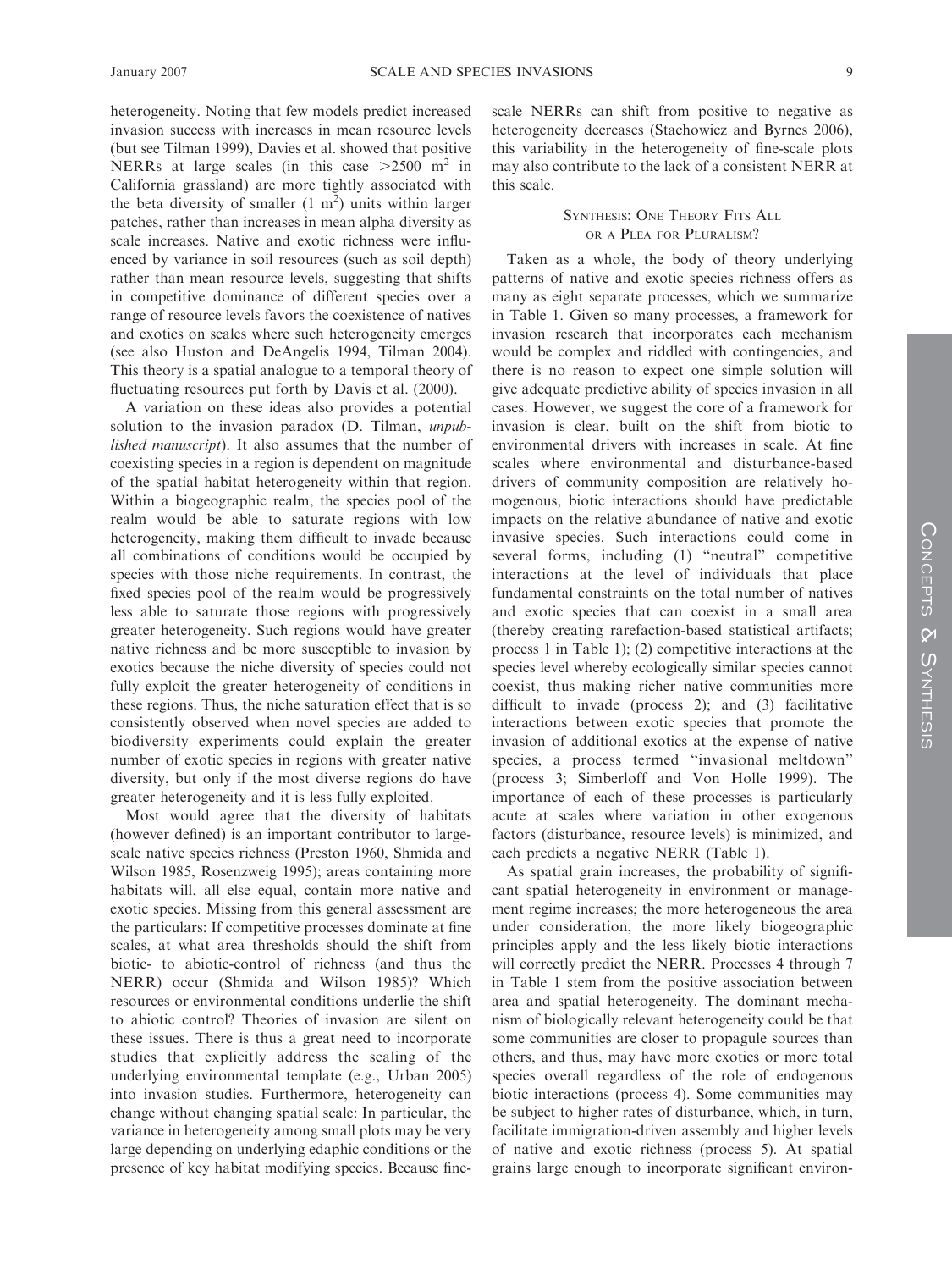| Process                                                                     | Examples from theory                                                                          | Empirical or<br>experimental demonstration                |
|-----------------------------------------------------------------------------|-----------------------------------------------------------------------------------------------|-----------------------------------------------------------|
| Negative NERR                                                               |                                                                                               |                                                           |
| 1) Statistical artifact                                                     | Fridley et al. $(2004)$ ,<br>Herben et al. $(2004)$                                           | Fridley et al. (2004)                                     |
| 2) Eltonian biotic resistance                                               | MacArthur (1970), Case (1990),<br>Tilman $(2004)$                                             | Levine et al. $(2004)$ ,<br>Fargione and Tilman (2005)    |
| 3) Invasional meltdown                                                      | Simberloff and Von Holle (1999)                                                               | Ricciardi and MacIssac (2000),<br>O'Dowd (2003)           |
| Positive NERR                                                               |                                                                                               |                                                           |
| 4) Neutral processes $+$ spatial variance<br>in community immigration rates | Fridley et al. (2004),<br>Herben et al. (2004)                                                | Tilman (1997), Levine (2000),<br>Brown and Fridley (2002) |
| 5) Neutral processes $+$ spatial variance<br>in disturbance rates           | Tilman $(2004)$                                                                               | none                                                      |
| 6) Niche processes: spatial environmental<br>heterogeneity                  | Shea and Chesson (2002),<br>Byers and Noonburg (2003),<br>Tilman (2004), Davies et al. (2005) | Naeem et al. (2000),<br>Davies et al. (2005)              |
| 7) Niche processes: biotic acceptance $+$<br>non-equilibrium conditions     | Stohlgren et al. (2006b),<br>Huston $(2004)$                                                  | Huenneke et al. (1990)                                    |
| 8) Facilitation (generalist)                                                | Richardson et al. (2000),<br>Bruno et al. (2003)                                              | Von Holle $(2005)$                                        |

TABLE 1. Summary of processes related to native–exotic richness relationship (NERR) patterns, listed with examples from theory, experiments, and observational data, and presumed relevance at fine and broad spatial scales.

Notes: Neutral processes describe species with identical behaviors where properties of the habitat determine NERRs, while niche processes mandate that species respond differently to the environment.

mental heterogeneity, more heterogeneous sites should contain more natives and exotics (process 6), or those sites of higher quality on average should contain more natives and exotics if species in general prefer resourcerich conditions (''biotic acceptance''; process 7). The importance of these processes should be relevant to both spatial grain and spatial extent, given that NERRs are sensitive to the variance in environmental conditions both within and between survey units (Davies et al. 2005). In each case, the NERR prediction is positive, thus fitting the NERR pattern reported from nearly all broad-scale observational studies (Fig. 1).

In those circumstances where resident individuals facilitate the colonization and establishment of new species, a mechanism is established for positive relationships between native and exotic species richness at fine scales (process 8; Table 1). As for processes 1–3 related to biotic interactions, the significance of this mechanism should diminish as survey area increases. Because the processes of facilitation and niche-based competitive exclusion can act antagonistically in their effects on the NERR (cf. processes 2 and 8), where each is of equal strength, the net result may be no NERR, despite both processes being in operation (Stachowicz and Byrnes 2006).

To our knowledge, no single process of the eight identified in Table 1 can by itself generate the invasion paradox. Several general theories of invasion, however, couple at least two of the processes, including Byers and

Noonburg (2003), Tilman (2004), and Davies et al. (2005; see also Shea and Chesson 2002). The most common coupling of processes is that of biotic resistance (process 2) and spatial heterogeneity in environmental resources (process 6), immigration rates (process 4), or disturbance (process 5); any of which can produce the invasion paradox. But what of the other processes? At small enough scales, statistical artifacts (process 1) must occur (Preston 1960, Fridley et al. 2004); moreover, there is some evidence (at least for plant communities) that some environments are ''good sites'' (process 7) that can potentially support many more species than others (MacArthur 1972, Brown 1995, Grime 2001, Peet et al. 2003). Facilitation of exotics (process 8) is of clear importance in some systems, especially marine invertebrate systems (Stachowicz 2001, Stachowicz and Byrnes 2006), and the invasional meltdown hypothesis (process 3) has received some empirical support, especially in aquatic systems (Ricciardi and MacIsaac 2000, Ricciardi 2001, Adams et al. 2003, O'Dowd et al. 2003, Floerl et al. 2004, Grosholz 2005). Any general theory of invasion must, therefore, be able to accommodate each process. But must one theory fit all? Theorists are all too familiar with the necessary trade-offs of model accuracy and efficiency for making general predictions of ecological phenomena; we leave the epistemological issues of seeking laws to explain biodiversity across scales and systems to others (Lawton 1999, Gaston 2000). Within the specific context of the invasion paradox, however,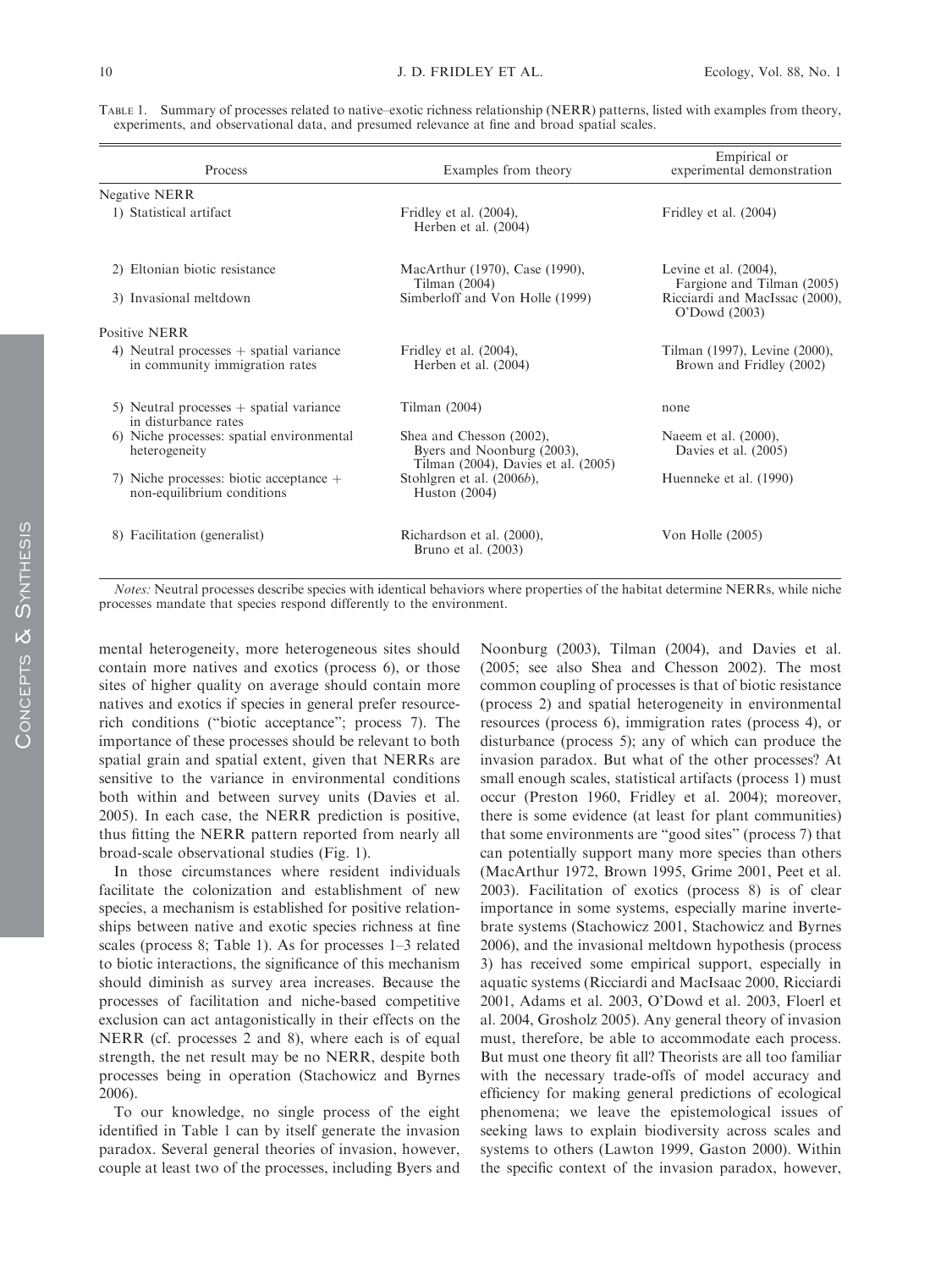TABLE 1. Extended.

| Consistent<br>observational data                                                                    | Fine-scale<br>importance | Broad-scale<br>importance |
|-----------------------------------------------------------------------------------------------------|--------------------------|---------------------------|
| Brown and Peet (2003),<br>Bruno et al. (2004),<br>Fridley et al. (2004),                            | high                     | low                       |
| Herben et al. (2004)<br>Morgan 1998,<br>Stachowicz et al. 2002                                      | high                     | low                       |
| Crosby(1986)                                                                                        | high                     | high                      |
| Levine $(2000)$ ,<br>Brown and Peet (2003),<br>Stohlgren et al. (1999, 2006b),                      | low                      | high                      |
| Seabloom et al. (2006)<br>Stohlgren et al. (1999, 2006b),<br>Brown and Peet (2003)                  | low                      | high                      |
| Stohlgren et al. (1999),<br>MacDonald et al. (1989)                                                 | low                      | high                      |
| Stohlgren et al. (1999, 2006a),<br>Brown and Peet (2003),<br>Gilbert and Lechowicz (2005),          | high                     | high                      |
| Seabloom et al. (2006)<br>Stachowicz and Byrnes (2006),<br>B. Von Holle<br>(unpublished manuscript) | high                     | 1 <sub>0</sub>            |

we make the following observations that may aid in unifying processes across systems.

First, we observe that the invasion paradox may not exist for many types of habitats, in that (1) NERRs are positive at both fine- and broad-spatial scales, or (2) broad-scale NERRs are explicable once additional causative factors, such as temporal or spatial variability in environmental factors or disturbances rates, are considered. In the first case, a model of such systems may not require processes that lead to negative NERRs, although at a small enough scale, negative NERRs are inevitable due to statistical artifacts (Fridley et al. 2004, Herben et al. 2004). In the second case, explicit consideration of the covarying factors that control both native and exotic richness and how they are distributed at multiple spatial scales, while often logistically difficult, could allow fine-scale experimental results to be scaled up to whole landscapes (Shea and Chesson 2002, Davies et al. 2005).

Second, simple positive NERRs do not preclude the existence of negative resident neighborhood effects on species invasion. It may be that neighborhood effects decrease the slope of NERRs without actually producing a negative NERR; the actual slope is determined by the net outcome of numerous interacting processes that operate on local and regional scales (Davis et al. 2000, Levine 2000, Naeem et al. 2000, Seabloom et al. 2003, Tilman 2004, Stachowicz and Byrnes 2006). Phenomenological models that include the effects of both local and regional processes have been shown to provide the best fit to multi-scale invasion data (Huston 2004; M.

Smith, unpublished manuscript). Null-modeling approaches that examine community assembly by statistically removing a particular process of interest (such as niche-based competitive sorting) should help identify how particular processes influence the shape of NERRs at different scales (Fridley et al. 2004).

Third, community theory may be better able to explain the behavior of particular exotic species in relation to biotic (neighborhood) and abiotic (regional) influences, rather than exotic richness per se. Although focus on exotic richness is understandable, given the current popularity of biodiversity in community and ecosystem ecology (Naeem 2002), exotic richness is a coarse measure of invasion and may not be related to the threat imposed by exotics on native extinctions. Still, it is interesting from a theoretical standpoint to document whether there is any nontrivial limit to how many species a given area can hold; that is, whether communities are becoming truly species saturated (Sax et al. 2002, 2005, Sax and Gaines 2005).

Finally, we conclude that a principal cause of the invasion paradox is the necessary but analytically difficult juxtaposition of experimental and observational data (Fig. 1). Although we suspect most researchers of species invasions would agree that truth lies at the confluence of observation, theory, and experiment, we acknowledge that some researchers remain strongly divided over whether either fine-scale experimentation by itself, or broad-scale univariate or multivariate correlation by itself, can address the causes and management of species invasions. Well-conceived experiments are essential tools by which we arrive at ecological truth (and thus construct tools for managing ecosystems), but they are highly constrained, imperfect instruments that must be continually evaluated and framed by correlative observations (Naeem 2001). Correlational studies are similarly imperfect and always subject to the possibility that some unmeasured or otherwise ignored process is the true cause of whatever pattern has been observed. Appropriate application of experiments to broader scales and different systems requires some knowledge of how experimental processes scale up to heterogeneous landscapes; such rules are potentially complex (Levin 1992). Managers of species invasions face the difficult task of seeking insight from the currently conflicting results that are the basis of the invasion paradox. Broad-scale inventory and monitoring data (i.e., correlations) provide preliminary models of how invasive species are distributed in relation to native biota, the environmental template of the landscape, and various natural and human-caused disturbances. There would appear to be considerable management utility in the development of scaling rules that allow application of fine-scale experimental results, or in developing techniques that must be implemented locally, such as plant community restoration. Indeed, experimental results offer much guidance for restorations, for example, by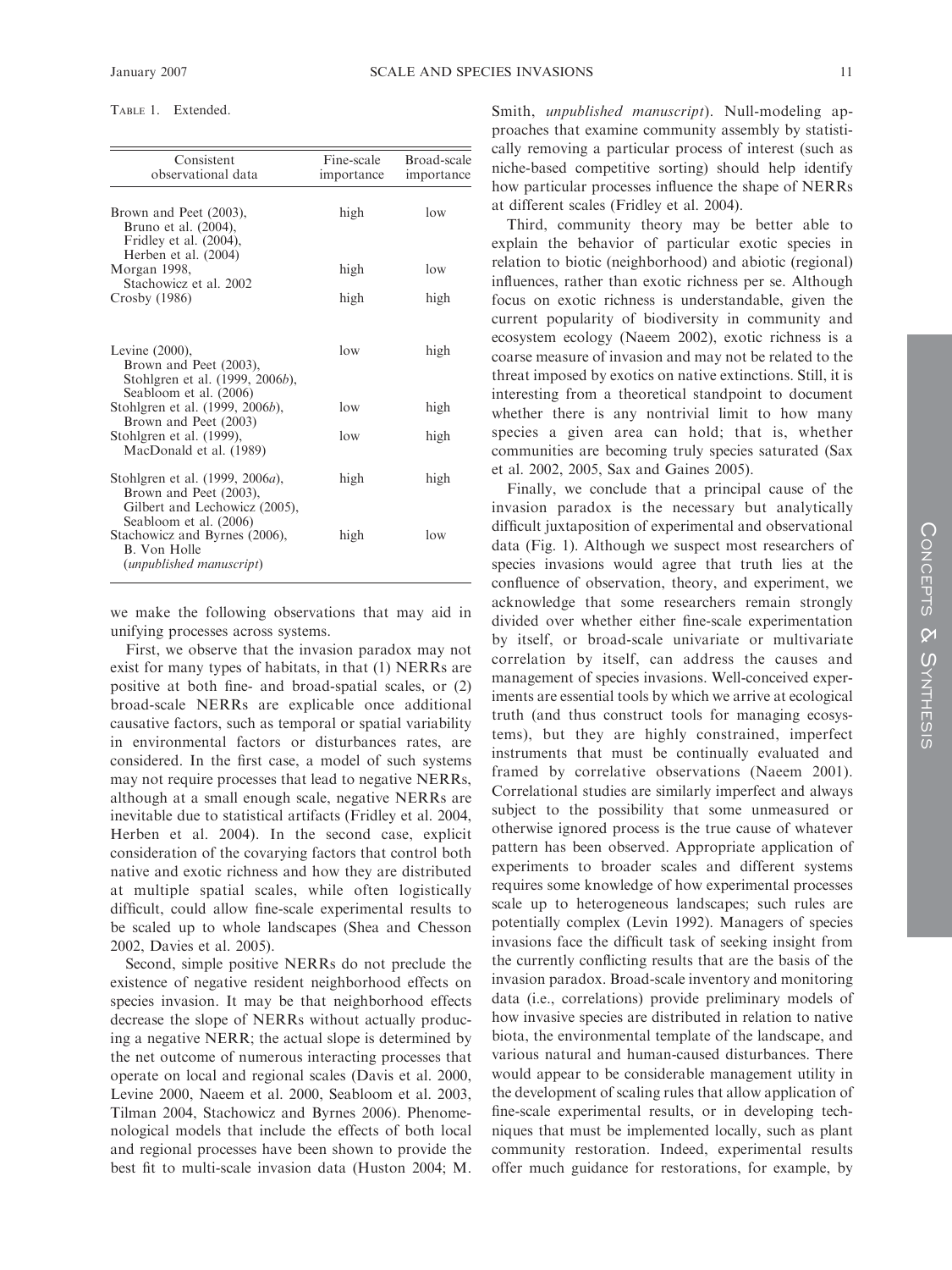suggesting which native species may offer greatest resistance to recruitment of invasive species.

We also note that theory and experiments often ask subtly different questions than observational studies, and thus, negative NERRs from experiments and theory need not have to ''fit'' within observational patterns at either fine or broad scales. Within an invasion context, experiments (and most theory) tend to address the consequences of species loss (or addition) on community invasibility. Thus, for a given community, experiments isolate the influence of composition and resident richness on invasibility (Levine 2000, Shea and Chesson 2002), while using replication and randomization to ''hold all else constant.'' In nature, though, all else is rarely, if ever, constant. Suites of factors are likely to be correlated, negatively and positively, and thus, to exert influence in nature that would not be observable in experiments that did not manipulate these factors, or at best are only able to examine a limited extent of spatial heterogeneity. Observational surveys, if they are thorough and measure such additional variables, can help identify which processes and factors can best explain, in a statistical sense, the propensity of sites to be subject to invasions. Such analyses should then lead to experimental tests of these added factors, and so on.

We advocate an approach to species invasions that is inherently pluralistic and reflects the strong likelihood that: (1) Broad-scale patterns of native and exotic species richness are strongly influenced by abiotic factors such as disturbance rates, environmental favorableness and heterogeneity, and landscape configuration and history as a determinant of immigration rates; (2) the imprint of species interactions on native–exotic richness patterns is most apparent at the fine scales at which individual organisms interact with each other; (3) experimental approaches, when designed for a particular broader scale context, can provide strong inference for specific mechanisms underlying native–exotic richness relationships but are often difficult to scale up to large areas; (4) observational approaches are an essential piece of the research strategy on species invasions and are often the only predictive tool available for managing invasive species within landscapes. A solution to the invasion paradox will likely emerge when more ecologists from both sides of the experimental–observational spectrum explicitly engage in the process of uncovering scaling rules for coupling fine and broad-scale patterns for a diverse array of ecosystems.

#### REMAINING QUESTIONS

We have suggested that the library of NERRs for natural systems is far from complete as a general representation of ecosystems: Few such data are available for tropical systems, while terrestrial grasslands and forests are well represented, and most analyses, to date, have been univariate. As patterns accumulate, new questions will emerge and theory will be refined. Our survey of the current body of evidence for the invasion paradox suggests several currently unresolved issues, which include the following.

# Where should negative vs. positive fine-scale NERRs be expected?

Brown and Peet (2003; see also Davis et al. 2000, Levine 2000) suggest that positive NERRs should be expected in dispersal- or immigration-driven communities, such as riparian corridors, or highly disturbed systems such as roadsides or agrarian landscapes. Systems where niche-driven assembly is important should yield negative NERRs (Tilman 2004); it is likely that these will be in areas where disturbance rates are low, such as shaded, non-successional uplands or nutrient-poor ecosystems. Systems with generalist facilitators (foundation species) might produce positive NERRs (Stachowicz 2001, Bruno et al. 2004, Stachowicz and Byrnes 2006). Additionally, facilitation between nonnative invaders and native species (Richardson et al. 2000) may occur in stressful (Smith et al. 2004; B. Von Holle, unpublished manuscript) or highly disturbed areas, whereas competition-based processes may occur more commonly in more benign areas, as has been found for native–native interactions across a range of ecosystems (Callaway and Walker 1997). Additional accumulation of patterns from different systems may bring about emergence of a general context-dependent theory of species invasions built upon the relative importance of immigration vs. extinction processes.

#### If many rich areas are getting richer, is there a limit to how many species an area can contain?

Although many areas are seeing net increases in species, with few exceptions (such as the addition of annual exotic grasses to shrublands in the western United States), there is little evidence that areas are increasing in how many individuals they contain. If true, then a trivial limit to species richness is the total number of individuals in an area. For large areas where populations are not influenced by outside immigration, there is an additional consideration of minimum population size, which will place still lower limits on total species richness, suggesting a ''species capacity concept'' (Sax et al. 2005). Even for smaller areas, the necessary decrease of population size as total richness increases could lead to eventual local extinction of species that are increasingly rare (Parker et al. 1999). Over evolutionary time scales, communities more saturated with species are expected to exhibit lower speciation rates (Rosenzweig 2001). Given the obvious net rise in species richness from species introductions in many plant communities (Sax et al. 2002, Sax and Gaines 2003), this is an important area for future research. A key consideration will be whether the current net increases are stable, or whether significant time lags to native extinctions will ultimately reveal few changes in richness. The clear difference between plant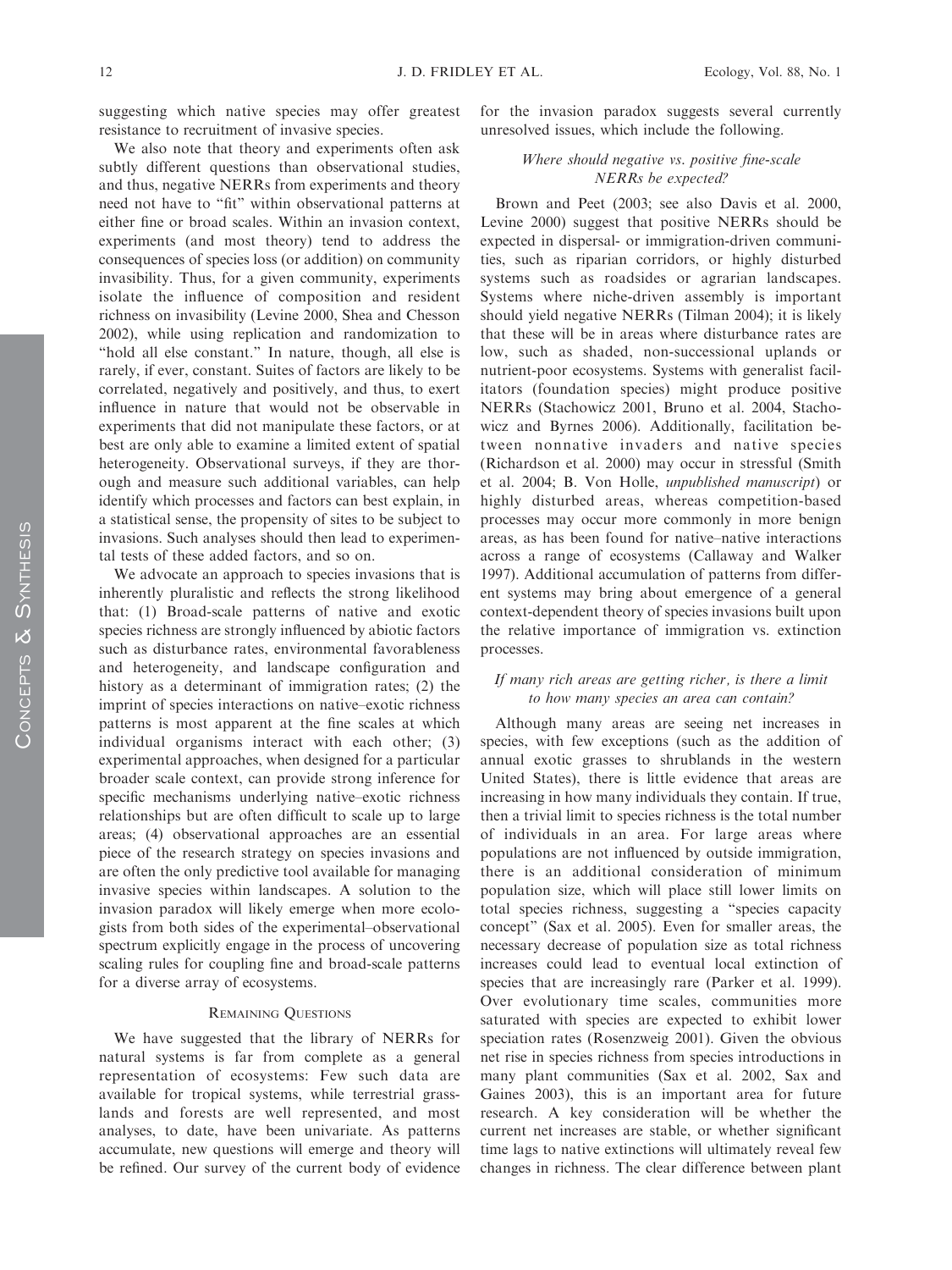and animal communities in the frequency of exoticcaused native extinctions (Gurevitch and Padilla 2004) may be an indication of the greater time lag associated with species interactions in sessile organisms, thus creating the possibility that the increasing net richness of plant communities is ephemeral. However, the historical importance of isolation in reducing the importance of colonization suggests that many taxonomic groups may instead be expected to see continuing increases in net richness at regional scales (Whittaker 1972, Sax et al. 2005, Sax and Gaines 2005).

#### How do patterns of invasion differ in the tropics?

Very few patterns of species invasion for the New or Old World tropics have been published, but preliminary examinations suggest that species rich tropical ecosystems (particularly continental ones) are substantially less invaded than temperate ecosystems (Sax and Gaines 2005), as evinced for vascular plants (Rejmanek 1996), as well as birds and mammals (Sax 2001). This disconnect between patterns of invasion in temperate and tropical areas means that examinations of NERRs that span temperate and tropical latitudes (i.e., a larger spatial extent) may show negative relationships, i.e. the opposite of the positive relationships typically seen when examining NERRs at large spatial scales within temperate areas. An example of this can be seen with plants in U.S. and Mexican states (Fig. 2). In this case, despite a positive trend between native and exotic richness within the U.S. states and despite a significantly positive relationship within Mexican states, the overall trend is flat (Fig. 2). Although the pattern illustrated here for vascular plants within Mexican states shows a positive NERR, we stress that so little work has been done on NERRs in the tropics (particularly across taxonomic groups or spatial scales) that it is not possible to conclude yet whether there are general relationships between native and exotic richness in tropical areas. What is clear at this point is that overall tropical mainland areas are invaded by many fewer exotic species than temperate mainland areas. We note, however, that patterns of invasion on islands are often comparable between tropical and temperate islands (Sax et al. 2002).

Several factors could explain the apparent shortage of exotic species in the tropics. Tropical mainland areas may be relatively more difficult to invade. Although the tropical weed flora associated with human-dominated ecosystems is extensive and well dispersed globally (Holm et al. 1991), there appear to be very few species able to invade intact tropical forests (Fine 2002), in contrast to some of the most widespread invaders of temperate biomes. Reasons for this remain unclear. Tropical systems are generally highly weathered and have nutrient-poor, acidic soils (Sanchez et al. 1982), conditions that are associated with lower invasion rates in temperate ecosystems (Stohlgren et al. 2006b). It has also long been suggested that biotic interactions are more intense in the tropics (Dobzhansky 1950, Mac-



FIG. 2. State-level richness of native and exotic plants in the continental United States and Mexico. The dashed line is a linear regression on both data sets; solid lines are regressions within data sets. Data from the United States are for all vascular plants (Kartesz 1999), and data from Mexico are for angiosperms (Villaseñor and Espinosa-Garcia 2004).

Arthur 1972, Brown 1995), which, if true, suggests that biotic interactions are a more important component to invasion resistance in tropical systems. However, tropical systems may also experience limited propagule supply, i.e., a limited number of introduction attempts (both intentional and unintentional) relative to mainland temperate areas. This seems unlikely to be the entire explanation, as, for example, mainland areas of tropical Mexico should have been subject to many species introductions due to their historical patterns of occupation by humans (Sax 2001). Nevertheless, the relative importance of propagule pressure remains largely unknown for most groups (Lockwood et al. 2005), and it would be premature to rule out this explanation with out additional data. Finally, in passing, we note that human cultures have also generally resisted invasion in the tropics (Crosby 1986, Diamond 1999); whether this bears significance to ecological systems remains unknown. There is an urgent need for additional study of species invasion patterns in the tropics, particularly within the context of their apparent invasion resistance and its relevance to other ecosystems.

# How important is competition as a contributor to species invasion patterns?

Global species extinctions attributed to invasive species have been from invasions by predators, parasites, or diseases and susceptible native prey; few if any known examples have been directly linked to competitive exclusion (Davis 2003, Gurevitch and Padilla 2004). Furthermore, recent reviews of species interactions (Bruno et al. 2003, 2005) have suggested that the relative importance of positive interactions in structuring communities may be far more important than previously thought. If true, then reliance on competition as the major foundation for theoretical predictions of relation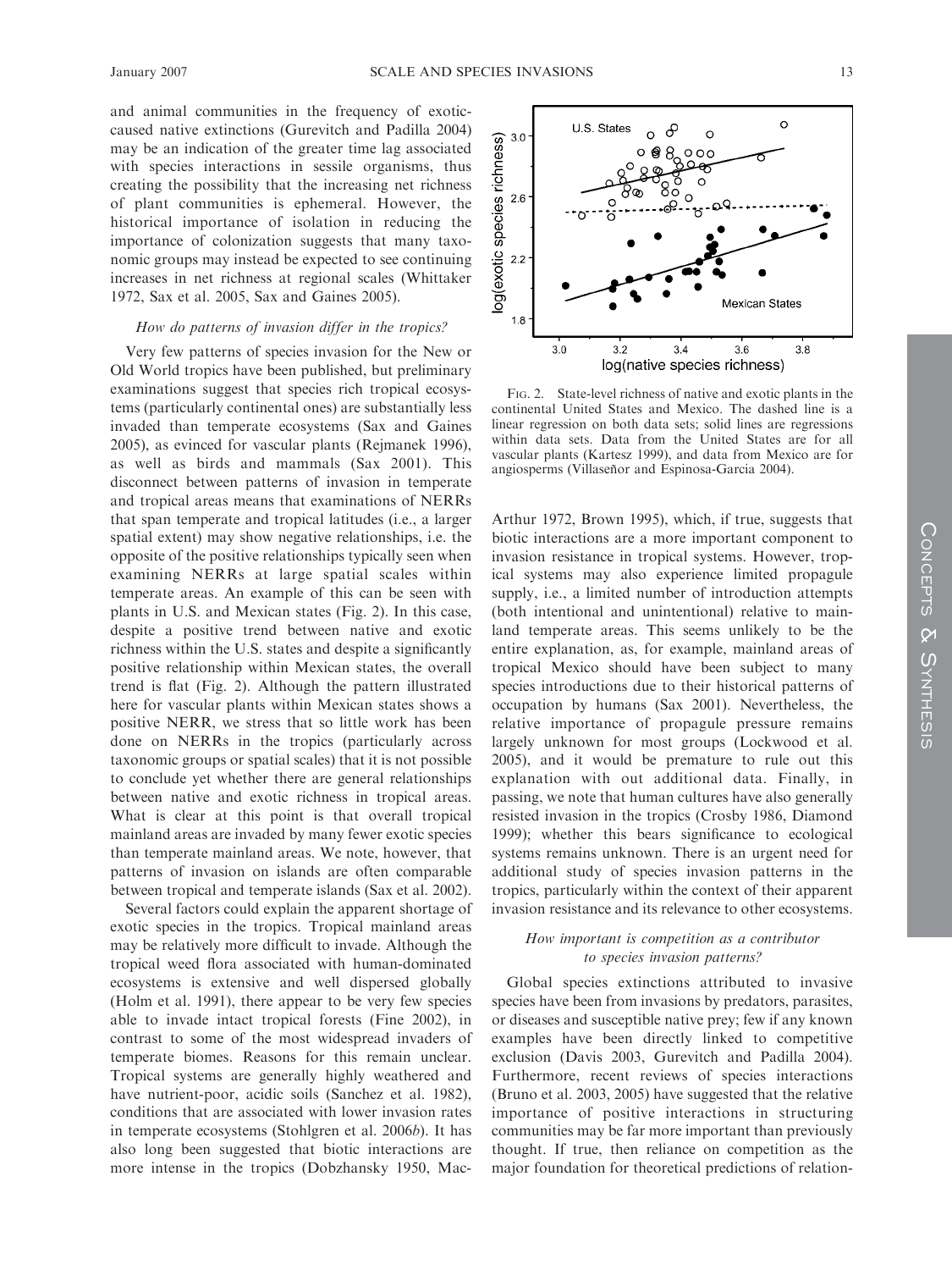ships between native and exotic species richness may be misleading. Instead, theory that also incorporates facilitative interactions (Bruno et al. 2003), environmental tolerances of natives and exotics (Davies et al. 2005, Stohlgren et al. 2006b), or examinations of the role predation, parasitism, and disease play in limiting species invasions may ultimately be more predictive. As some form of biomass disturbance within the lifespan of many organisms is a common component to most ecosystems (Pickett and White 1985), the absence of disturbance from many experimental studies may partially explain the divide between experiments and observations of NERRs (Tilman 2004, Stohlgren et al. 2006b; M. Smith, unpublished manuscript). Furthermore, the processes of competition and local species interactions in general may not contribute much to broad-scale biodiversity patterns, or at least aid in their prediction, even though they are strongly manifest in fine-scale studies.

# What essential features of natural systems are missing from invasion experiments?

Multifactorial experiments that either manipulate extraneous factors (Seabloom et al. 2003) or perform in situ manipulations amid natural ecosystem variation (Levine 2000) have added important information on the relative controls of local and regional processes in promoting species invasions. However, there have been relatively few attempts to construct experimental manipulations that simulate natural patterns of environmental heterogeneity, disturbances regimes, or realistic community assembly processes (Stohlgren 2002), for obvious reasons of practicality. Species in natural communities occur at various levels of spatial aggregation at different scales and do not represent one simultaneous cohort. Researchers rarely exploit natural patterns of environmental heterogeneity within which to perform experiments. Exotic species are also a highly nonrandom selection of the world's biota; it is thus likely that "invasion" experiments that use a native invader will differ qualitatively from those using exotic invaders (Von Holle and Simberloff 2005). There are other considerations that may be outside the limits of experimentation, such as processes occurring at large spatial and temporal scales (such as disease effects on long-lived organisms) and the relative importance of large natural disturbance events (such as hurricanes) that are extremely difficult to simulate. Use of observational data and careful monitoring (such as pre- and post-disturbance) are necessary to derive a complete picture of the processes underlying invasions across scales.

# CONCLUSION: WHAT DOES THE PARADOX IMPLY FOR INVASION MANAGEMENT?

Whether a true invasion paradox exists or not for a particular system, the separation of negative vs. positive native–exotic richness relationships for different scales and research methods gives two complementary recommendations for the management of exotic species invasions. We conclude that these observations are substantively supported by current evidence.

1) For the purposes of conservation of native plant communities and resisting the undesirable ecological and economic effects of invasive species, managers should be aware that diverse native communities are often readily invaded by exotic species. Where such information is available, managers should focus invasive resistance efforts in (1) riparian corridors, locations near shipping ports, and other habitats of high propagule supply; (2) sites of high resource availability and heterogeneity; for plants, sites might include those of fertile, mesic soils and high light availability; and (3) frequently disturbed habitats. These conditions often produce high native species richness, and yet are heavily invaded by exotic species (Stohlgren et al. 1999, 2003, Huston 2004).

2) Given a particular location that is susceptible to recurrent exotic invasion, native species richness can contribute to invasion resistance by means of neighborhood interactions and should be maintained or restored. It may be cost prohibitive for resource stewards to manage species at highly local scales across whole landscapes. However, maintaining local biodiversity should be particularly important in highly seasonable or annually fluctuating environments where single or few species cannot exploit all available resources through time (e.g., Stachowicz et al. 2002). Exceptions might include systems where resident diversity facilitates invasion (Von Holle 2005) and where facilitators benefit both natives and exotics (Stachowicz and Byrnes 2006). Nonetheless, continual saturation of habitats by native individuals should often be an effective deterrent to exotic invasion, particularly in favorable environments where environmental resistance to exotic colonization is low.

#### ACKNOWLEDGMENTS

We thank the Ecological Society of America for hosting our symposium on the Invasion Paradox in Montreal in August 2005. J. D. Fridley and B. Von Holle were supported by the National Parks Ecological Research Fellowship program, a partnership between the National Park Service, the Ecological Society of America, and the National Park Foundation, and funded through a generous grant from the Andrew W. Mellon Foundation. D. Tilman, E. W. Seabloom, J. J. Stachowicz, and S. Naeem were supported by grants from the National Science Foundation. T. J. Stohlgren was supported by the U.S. Geological Survey, Fort Collins Science Center.

#### LITERATURE CITED

- Adams, M. J., C. A. Pearl, and R. B. Bury. 2003. Indirect facilitation of an anuran invasion by non-native fishes. Ecology Letters 6:343–351.
- Austin, M. P., and T. M. Smith. 1989. A new model for the continuum concept. Vegetatio 83:35–47.
- Brown, J. H. 1995. Macroecology. University of Chicago Press, Chicago, Illinois, USA.
- Brown, R. L., and R. K. Peet. 2003. Diversity and invasibility of Southern Appalachian plant communities. Ecology 84:32– 39.
- Bruno, J. F., J. D. Fridley, K. D. Bromberg, and M. D. Bertness. 2005. Insights into biotic interactions from studies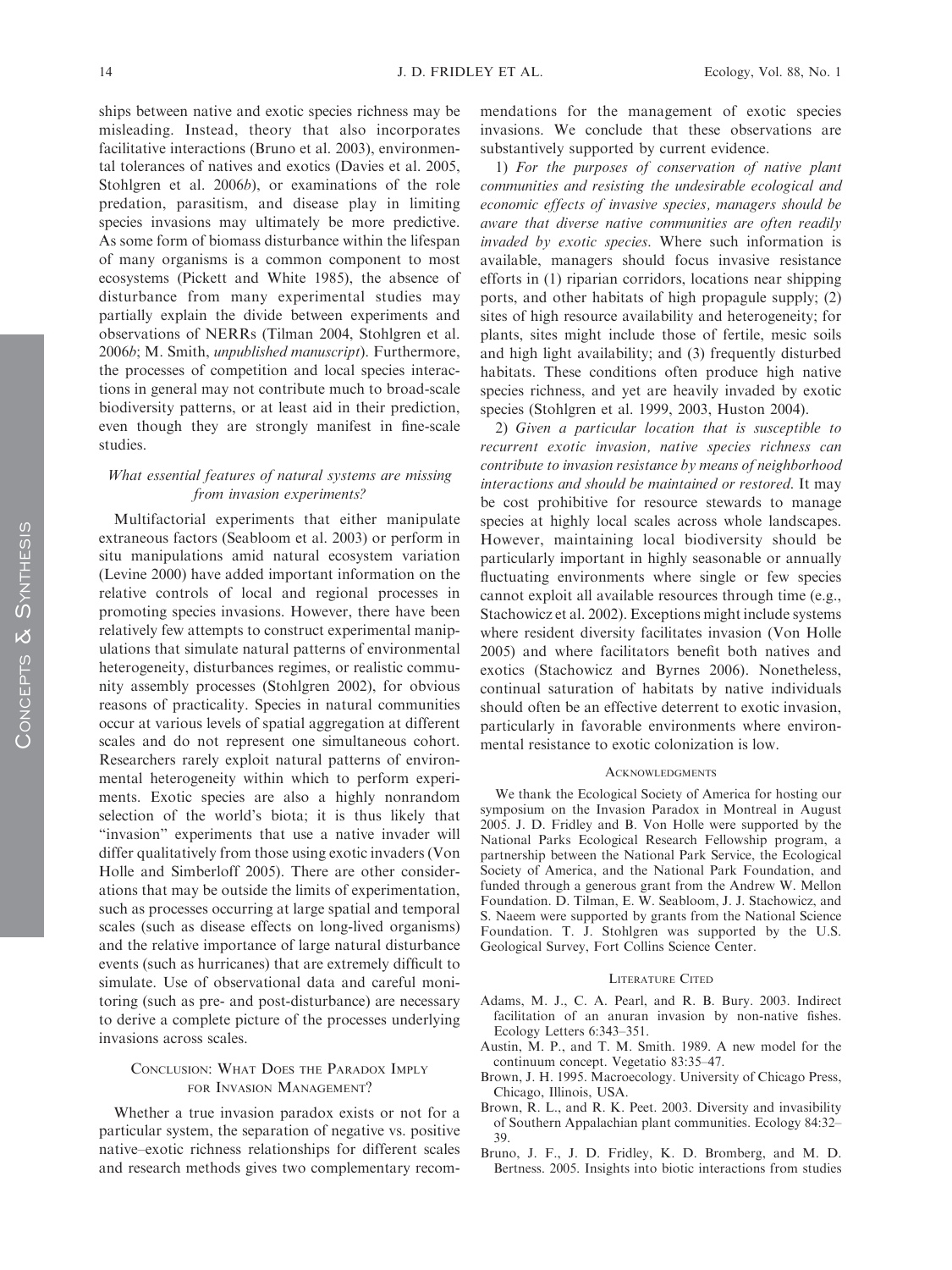of species invasions. Pages 13–40 in D. F. Sax, S. D. Gaines, and J. J. Stachowicz, editors. Exotic species, bane to conservation and boon to understanding: ecology, evolution, and biogeography. Sinauer, Sunderland, Massachusetts, USA.

- Bruno, J. F., C. W. Kennedy, T. A. Rand, and M. B. Grant. 2004. Landscape-scale patterns of biological invasions in shoreline plant communities. Oikos 107:531–540.
- Bruno, J. F., J. J. Stachowicz, and M. D. Bertness. 2003. Inclusion of facilitation into ecological theory. Trends in Ecology and Evolution 18:119–125.
- Burke, M. J. W., and J. P. Grime. 1996. An experimental study of plant community invasibility. Ecology 77:776–790.
- Byers, J. E., and E. G. Noonburg. 2003. Scale dependent effects of biotic resistance to biological invasion. Ecology 84:1428– 1433.
- Callaway, R. M., and L. R. Walker. 1997. Competition and facilitation: a synthetic approach to interactions in plant communities. Ecology 78:1958–1965.
- Case, T. J. 1990. Invasion resistance arises in strongly interacting species-rich model competition communities. Proceedings of the National Academy of Sciences 87:9610– 9614.
- Chesson, P. 2000. Mechanisms of maintenance of species diversity. Annual Review of Ecology and Systematics 31: 343–366.
- Cleland, E. E., M. D. Smith, S. J. Andelman, C. Bowles, K. M. Carney, M. Claire Horner-Devine, J. M. Drake, S. M. Emery, J. M. Gramling, and D. B. Vandermast. 2004. Invasion in space and time: non-native species richness and relative abundance respond to interannual variation in productivity and diversity. Ecology Letters 7:947–957.
- Cronk, Q. B., and J. L. Fuller. 1995. Plant invaders. Chapman and Hall, London, UK.
- Crosby, A. W. 1986. Ecological imperialism. The biological expansion of Europe, 900–1900. Cambridge University Press, Cambridge, UK.
- Dark, S. J. 2004. The biogeography of invasive alien plants in California: an application of GIS and spatial regression analysis. Diversity and Distributions 10:1–9.
- Davies, K. E., P. Chesson, S. Harrison, B. D. Inouye, B. A. Melbourne, and K. J. Rice. 2005. Spatial heterogeneity explains the scale dependence of the native–exotic diversity relationship. Ecology 86:1602–1610.
- Davis, M. A. 2003. Biotic globalization: does competition from introduced species threaten biodiversity? Bioscience 53:481– 489.
- Davis, M. A., J. P. Grime, and K. Thompson. 2000. Fluctuating resources in plant communities: a general theory of invasibility. Journal of Ecology 88:528–534.
- Davis, M. A., K. J. Wrage, and P. B. Reich. 1998. Competition between tree seedlings and herbaceous vegetation: support for a theory of resource supply and demand. Journal of Ecology 86:652–661.
- Diamond, J. 1999. Guns, germs, and steel: the fates of human societies. W. W. Norton, New York, New York, USA.
- Dobzhansky, T. 1950. Evolution in the tropics. American Scientist 38:209–221.
- Dukes, J. S. 2002. Species composition and diversity affect grassland susceptibility and response to invasion. Ecological Applications 12:602–617.
- Dunstan, P. K., and C. R. Johnson. 2004. Invasion rates increase with species richness in a marine epibenthic community by two mechanisms. Oecologia 138:285–292.
- Ellenberg, H. 1974. Zeigerwerte der Gefäßpflanzen Mitteleuropas. Scripta Geobotanica 9:3–122.
- Elton, C. 1958. The ecology of invasions by animals and plants. Methuen, London, UK.
- Fargione, J., C. S. Brown, and D. Tilman. 2003. Community assembly and invasion: an experimental test of neutral versus

niche processes. Proceedings of the National Academy of Sciences USA 100:8916–8920.

- Fargione, J. E., and D. Tilman. 2005. Diversity decreases invasion via both sampling and complementarity effects. Ecology Letters 8:604–611.
- Fine, P. V. A. 2002. The invasibility of tropical forests by exotic plants. Journal of Tropical Ecology 18:687–705.
- Floerl, O., T. K. Pool, and G. J. Inglis. 2004. Positive interactions between nonindigenous species facilitate transport by human vectors. Ecological Applications 14:1724– 1736.
- Fridley, J. D., R. L. Brown, and J. F. Bruno. 2004. Null models of exotic invasion and scale-dependent patterns of native and exotic species richness. Ecology 85:3215–3222.
- Gaston, K. J. 2000. Global patterns in biodiversity. Nature 405: 220–227.
- Gilbert, B., and M. J. Lechowicz. 2005. Invasibility and abiotic gradients: the positive correlation beteen native and exotic plant diversity. Ecology 86:1848–1855.
- Gough, L., C. W. Osenberg, K. L. Gross, and S. L. Collins. 2000. Fertilization effects on species density and primary productivity in herbaceous plant communities. Oikos 89:428– 439.
- Grace, J. B. 1990. On the relationship between plant traits and competitive ability. Pages 51–65 in J. B. Grace and D. Tilman, editors. Perspectives on plant competition. Academic Press, New York, New York, USA.
- Grime, J. P. 1973. Control of species density in herbaceous vegetation. Journal of Environmental Management 1:151– 167.
- Grime, J. P. 2001. Plant strategies, vegetation processes, and ecosystem properties. Second edition. Wiley and Sons, New York, New York, USA.
- Grosholz, E. D. 2005. Recent biological invasion may hasten invasional meltdown by accelerating historical introductions. Proceedings of the National Academy of Sciences USA 102: 1088–1091.
- Grove, P. B. 1993. Webster's Third New International Dictionary. Merriam-Webster, Springfield, Massachusetts, USA.
- Grubb, P. J. 1998. A reassessment of strategies of plants which cope with shortages of resources. Perspectives in Plant Ecology, Evolution and Systematics 1:3–31.
- Gurevitch, J., and D. K. Padilla. 2004. Are invasive species a major cause of extinctions? Trends in Ecology and Evolution 19:470–474.
- Hector, A., K. Dobson, A. Minns, E. Bazeley-White, and J. H. Lawton. 2001. Community diversity and invasion resistance: an experimental test in a grassland ecosystem and a review of comparable studies. Ecological Research 16: 819–831.
- Herben, T., B. Mandák, K. Bímova, and Z. Münzbergova. 2004. Invasibility and species richness of a community: a neutral model and a survey of published data. Ecology 85: 3223–3233.
- Holm, L. G., D. L. Plucknett, J. V. Pancho, and J. P. Herberger. 1991. The world's worst weeds: distribution and biology. Krieger, Malabar, Florida, USA.
- Hubbell, S. P. 2001. The unified neutral theory of biodiversity and biogeography. Princeton University Press, Princeton, New Jersey, USA.
- Huenneke, L. F., S. P. Hamburg, R. Koide, H. A. Mooney, and P. M. Vitousek. 1990. Effects of soil resources on plant invasion and community structure in Californian serpentine grassland. Ecology 71:478–491.
- Huston, M. A. 1979. A general hypothesis of species diversity. American Naturalist 113:81–102.
- Huston, M. A. 2004. Management strategies for plant invasions: manipulating productivity, disturbance, and competition. Diversity and Distributions 10:167–178.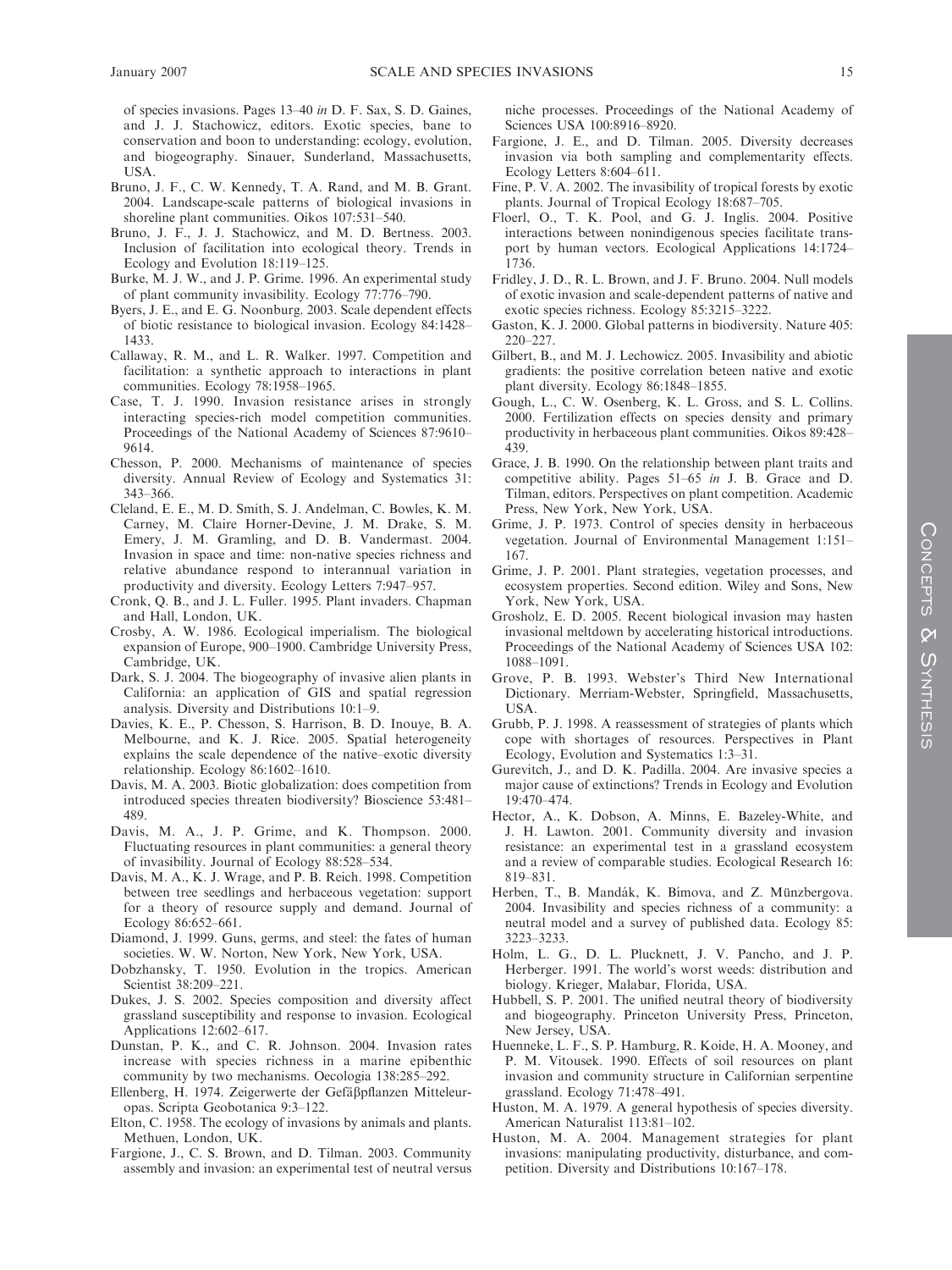- Huston, M. A., and D. L. DeAngelis. 1994. Competition and coexistence: the effects of resource transport and supply rates. American Naturalist 144:954–977.
- Kartesz, J. T. 1999. A synonymized checklist and atlas with biological attributes for the vascular flora of the United States, Canada, and Greenland. In J. T. Kartesz and C. A. Meacham. Synthesis of the North American flora. First Edition. North Carolina Botanical Garden, Chapel Hill, North Carolina, USA. [CD-ROM]
- Keddy, P. A. 1990. Competitive hierarchies and centrifugal organization in plant communities. Pages 265–290 in J. Grace and D. Tilman, editors. Perspectives on plant competition. Academic Press, New York, New York, USA.
- Keeley, J. E., D. Lubin, and C. J. Fotheringham. 2003. Fire and grazing impacts on plant diversity and alien plant invasions in the southern Sierra Nevada. Ecological Applications 13: 1355–1374.
- Kennedy, T. A., S. Naeem, K. M. Howe, J. M. H. Knops, D. Tilman, and P. Reich. 2002. Biodiversity as a barrier to ecological invasion. Nature 417:636–638.
- Knops, J. M. H., D. Tilman, N. M. Haddad, S. Naeem, C. E. Mitchell, J. Haarstad, M. E. Ritchie, K. M. Howe, P. B. Reich, E. Siemann, and J. Groth. 1999. Effects of plant species richness on invasion dynamics, disease outbreaks, insect abundances and diversity. Ecological Letters 2:286– 293.
- Kolb, A., P. Alpert, D. Enters, and C. Holzapfel. 2002. Patterns of invasion within a grassland community. Journal of Ecology 90:871–881.
- Lawton, J. H. 1999. Are there general laws in ecology? Oikos 84:177–192.
- Levin, S. A. 1992. The problem of pattern and scale in ecology. Ecology 73:1943–1967.
- Levine, J. M. 2000. Species diversity and biological invasions: relating local processes to community pattern. Science 288: 761–763.
- Levine, J. M., P. B. Adler, and S. G. Yelenik. 2004. A metaanalysis of biotic resistance to exotic plant invasions. Ecology Letters 10:975–989.
- Levine, J. M., and C. M. D'Antonio. 1999. Elton revisited: a review of evidence linking diversity and invasibility. Oikos 87:15–26.
- Lockwood, J. L., P. Cassey, and T. Blackburn. 2005. The role of propagule pressure in explaining species invasions. Trends in Ecology and Evolution 20:223–228.
- Lonsdale, W. M. 1999. Global patterns of invasions and the concept of invasibility. Ecology 80:1522–1536.
- MacArthur, R. H. 1970. Species-packing and competitive equilibrium for many species. Theoretical Population Biology 1:1–11.
- MacArthur, R. H. 1972. Geographical ecology: patterns in the distribution of species. Harper and Row, New York, New York, USA.
- McGrady-Steed, J., P. M. Harris, and P. J. Morin. 1997. Biodiversity regulates ecosystem predictability. Nature 390: 162–165.
- McIntyre, S., and S. Lavorel. 1994. Predicting richness of native, rare, and exotic plants in response to habitat and disturbance variables across a variegated landscape. Conservation Biology 8:521–531.
- Morgan, J. W. 1998. Patterns of invasion of an urban area remnant of a species-rich grassland in southeastern Australia by non-native plant species. Journal of Vegetation Science 9: 181–190.
- Naeem, S. 2001. Experimental validity and ecological scale as tools for evaluating research programs. Pages 223–250 in R. H. Gardner, W. M. Kemp, V. S. Kennedy, and J. E. Petersen, editors. Scaling relationships in experimental ecology. Columbia University Press, New York, New York, USA.
- Naeem, S. 2002. Ecosystem consequences of biodiversity loss: the evolution of a paradigm. Ecology 83:1537–1552.
- Naeem, S., J. M. H. Knops, D. Tilman, K. M. Howe, T. Kennedy, and S. Gale. 2000. Plant diversity increases resistance to invasion in the absence of covarying extrinsic factors. Oikos 91:97–108.
- O'Dowd, D. J., P. T. Green, and P. S. Lake. 2003. Invasional 'meltdown' on an oceanic island. Ecology Letters 6:812–817.
- Palmer, M. W., and T. A. Maurer. 1997. Does diversity beget diversity? A case study of crops and weeds. Journal of Vegetation Science 8:235–240.
- Parker, I. M., D. Simberloff, W. M. Lonsdale, K. Goodell, M. Wonham, P. M. Kareiva, M. H. Williamson, B. Von Holle, P. B. Moyle, J. E. Byers, and L. Goldwasser. 1999. Impact: toward a framework for understanding the ecological effects of invaders. Biological Invasions 1:3–19.
- Pärtel, M. 2002. Local plant diversity patterns and evolutionary history at the regional scale. Ecology 83:2361–2366.
- Pärtel, M., M. Zobel, K. Zobel, and E. van der Maarel. 1996. The species pool and its relation to species richness: evidence from Estonian plant communities. Oikos 75:111–117.
- Peet, R. K., J. D. Fridley, and J. M. Gramling. 2003. Variation in species richness and species pool size across a pH gradient in forests of the Southern Blue Ridge Mountains. Folia Geobotanica 38:391–401.
- Pickett, S. T. A., and P. S. White, editors. 1985. The ecology of natural disturbance and patch dynamics. Academic Press, Orlando, Florida, USA.
- Planty-Tabacchi, A. M., E. Tabacchi, R. J. Naiman, C. Deferrari, and H. Decamps. 1996. Invasibility of species-rich communities in riparian zones. Conservation Biology 10:598– 607.
- Preston, F. W. 1960. Time and space and the variation of species. Ecology 41:611–627.
- Rejmanek, M. 1996. Species richness and resistance to invasions. Pages 153–172 in G. H. Orians, R. Dirzo, and J. H. Cushman, editors. Biodiversity and ecosystem processes in tropical forests. Springer-Verlag, Berlin, Germany.
- Rejmanek, M. 2003. The rich get richer—responses. Frontiers in Ecology and the Environment 1:122–123.
- Ricciardi, A. 2001. Facilitative interactions among aquatic invaders: is an ''invasional meltdown'' occurring in the Great Lakes? Canadian Journal of Fisheries and Aquatic Sciences 58:2513–2525.
- Ricciardi, A., and H. J. MacIsaac. 2000. Recent mass invasion of the North American Great Lakes by Ponto-Caspian species. Trends in Ecology and Evolution 15:62–65.
- Richardson, D. M., N. Allsop, C. D. Antonio, S. J. Milton, and M. Rejmanek. 2000. Plant invasions. The role of mutualisms. Biological Review 75:65–93.
- Rosenzweig, M. L. 1995. Species diversity in space and time. Cambridge University Press, Cambridge, UK.
- Rosenzweig, M. L. 2001. Loss of speciation rate will impoverish future diversity. Proceedings of the National Academy of Sciences USA 98:5404–5410.
- Sanchez, P. A., D. E. Brandy, J. H. Villachica, and J. J. Nicholaides. 1982. Amazon Basin soils: management for continuous crop production. Science 216:821–827.
- Sax, D. F. 2001. Latitudinal gradients and geographic ranges of exotic species: implications for biogeography. Journal of Biogeography 28:139–150.
- Sax, D. F. 2002. Native and naturalized plant diversity are positively correlated in scrub communities of California and Chile. Diversity and Distributions 8:193–210.
- Sax, D. F., J. H. Brown, E. P. White, and S. D. Gaines. 2005. The dynamics of species invasions: insights into the mechanisms that limit species diversity. Pages 447–466 in D. F. Sax, S. D. Gaines, and J. J. Stachowicz, editors. Exotic species, bane to conservation and boon to understanding: ecology, evolution, and biogeography. Sinauer, Sunderland, Massachusetts, USA.